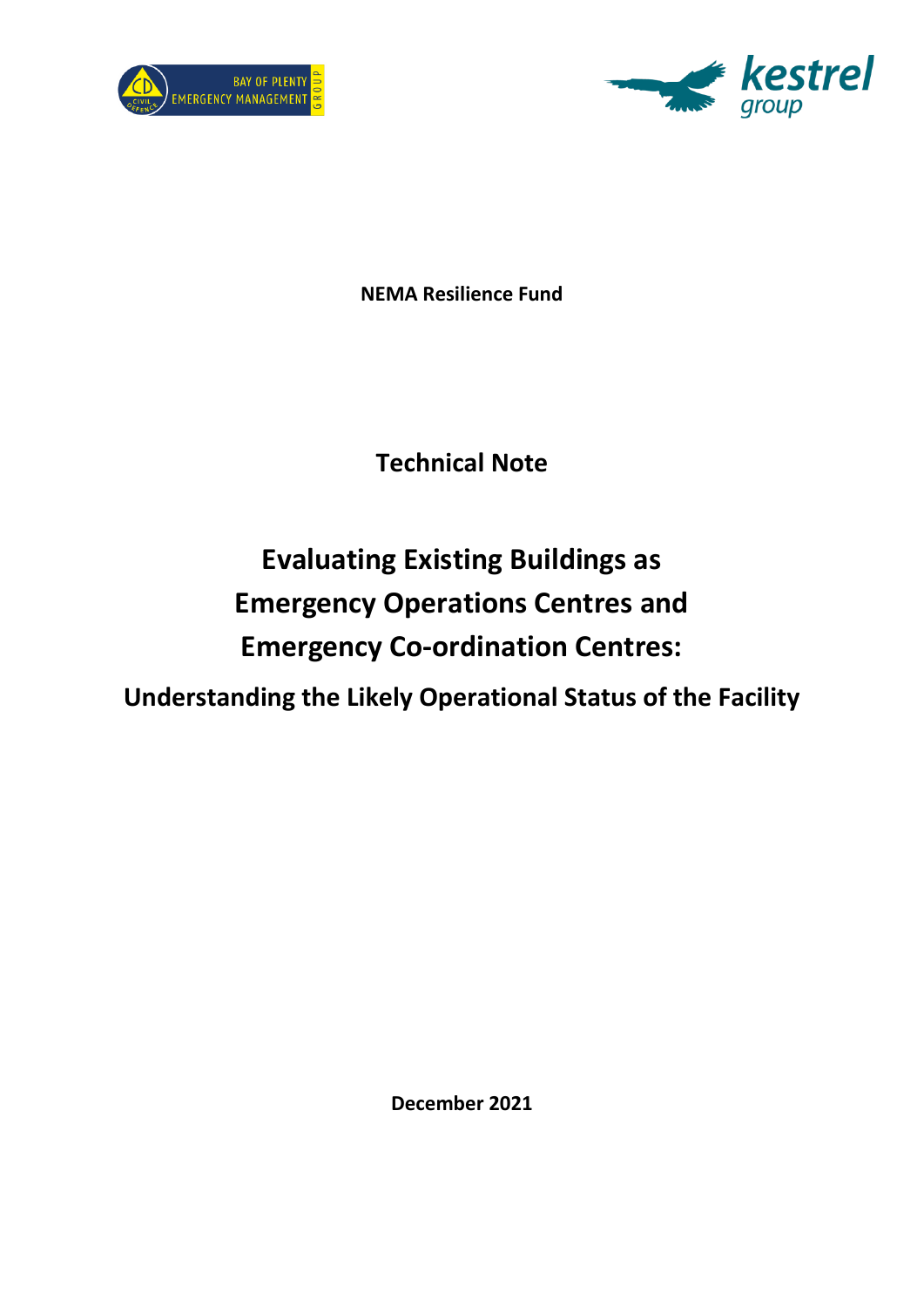2

#### **Document Information**

#### **Prepared by:**

Kestrel Group Ltd Building Engineering and Emergency Management Consultants Level 6, 117 Lambton Quay, Wellington [www.kestrel.co.nz](http://www.kestrel.co.nz/)

Dave Brunsdon Director [db@kestrel.co.nz](mailto:db@kestrel.co.nz)

#### **Report Status:**

| Draft For Review Workshop |  |
|---------------------------|--|
| <b>Final Version</b>      |  |

12 November 2021 16 December 2021

NEMA Resilience Fund\_Technical Note on Existing EOCs and ECCs 20211216

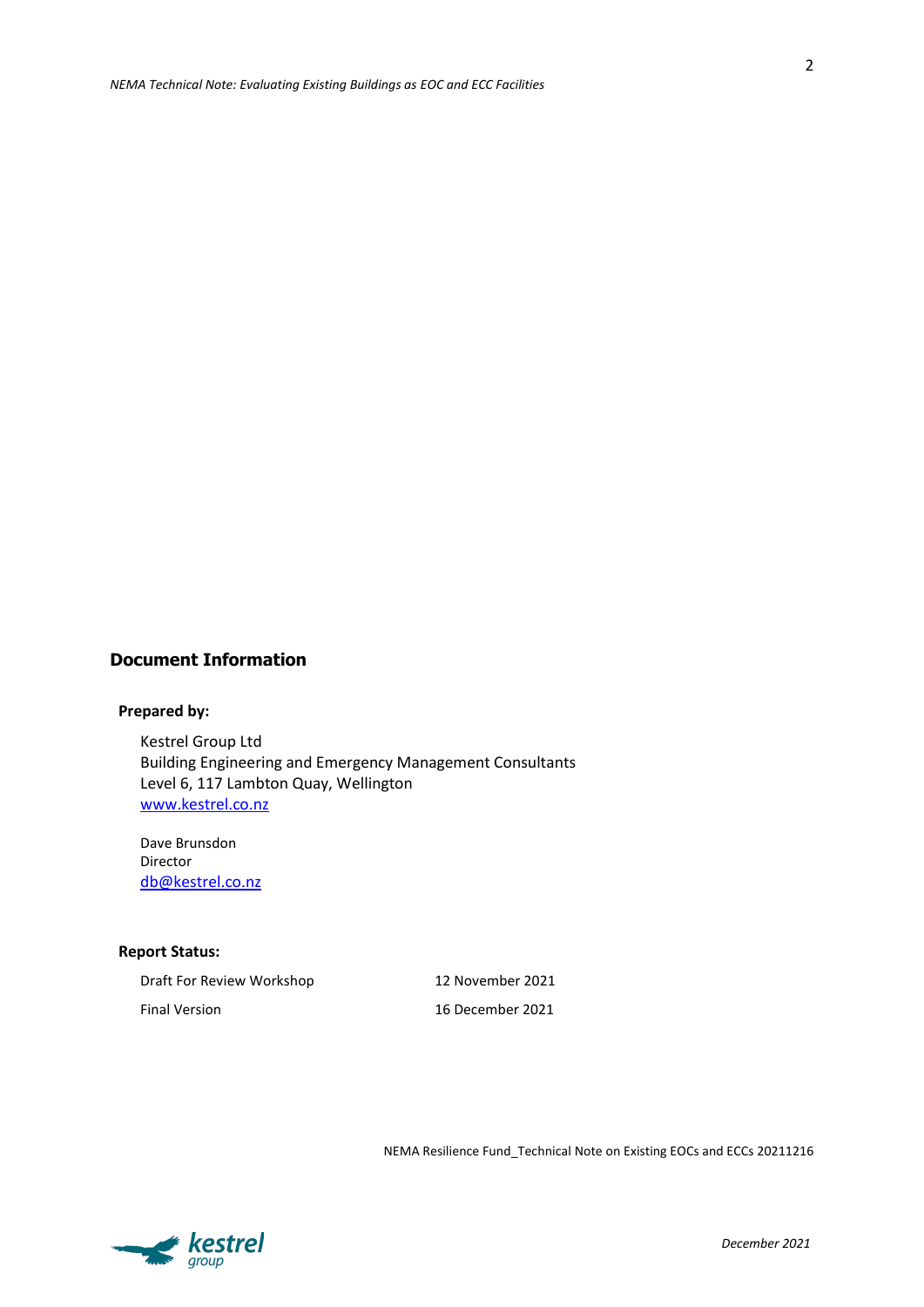## **Evaluating Existing Buildings as Emergency Operations Centres and Emergency Co-ordination Centres: Understanding the Likely Operational Status of the Facility**

## **Contents**

| Introduction                                                                                                           |                                                         |                                                                                                                                                                              |  |
|------------------------------------------------------------------------------------------------------------------------|---------------------------------------------------------|------------------------------------------------------------------------------------------------------------------------------------------------------------------------------|--|
| 1.1                                                                                                                    | Background                                              |                                                                                                                                                                              |  |
| 1.2                                                                                                                    | The EMBOP/BOPRC GECC Project                            |                                                                                                                                                                              |  |
| 1.3                                                                                                                    | Linkages with the National Disaster Resilience Strategy |                                                                                                                                                                              |  |
| 1.4                                                                                                                    | Scope of This Report                                    |                                                                                                                                                                              |  |
| 2.                                                                                                                     |                                                         | 8                                                                                                                                                                            |  |
|                                                                                                                        |                                                         |                                                                                                                                                                              |  |
| 3.1                                                                                                                    | Background to Importance Levels                         |                                                                                                                                                                              |  |
| 3.2                                                                                                                    | IL4 Building Design Requirements                        |                                                                                                                                                                              |  |
| 3.4                                                                                                                    | Application of IL4 Requirements to Existing Buildings   |                                                                                                                                                                              |  |
|                                                                                                                        | 13                                                      |                                                                                                                                                                              |  |
| 4.1                                                                                                                    | Overview                                                |                                                                                                                                                                              |  |
| 4.2                                                                                                                    | Legal and Regulatory Context                            |                                                                                                                                                                              |  |
| 4.3                                                                                                                    | <b>Risk Resilience Review</b>                           |                                                                                                                                                                              |  |
| 5. Assessing Likely Damage to an Existing Building from a Major Earthquake and the<br><b>Operational Impacts</b><br>15 |                                                         |                                                                                                                                                                              |  |
| 5.1                                                                                                                    | Overview                                                |                                                                                                                                                                              |  |
| 5.2                                                                                                                    | <b>Evaluation Process</b>                               |                                                                                                                                                                              |  |
| 5.3                                                                                                                    | Indication of Likely Levels of Damage                   |                                                                                                                                                                              |  |
|                                                                                                                        | <b>Centre</b>                                           | <b>General Operational Requirements</b><br>3. Overview of Importance Level 4 Requirements<br>Evaluating Location Options for the Bay of Plenty Group Emergency Co-ordination |  |



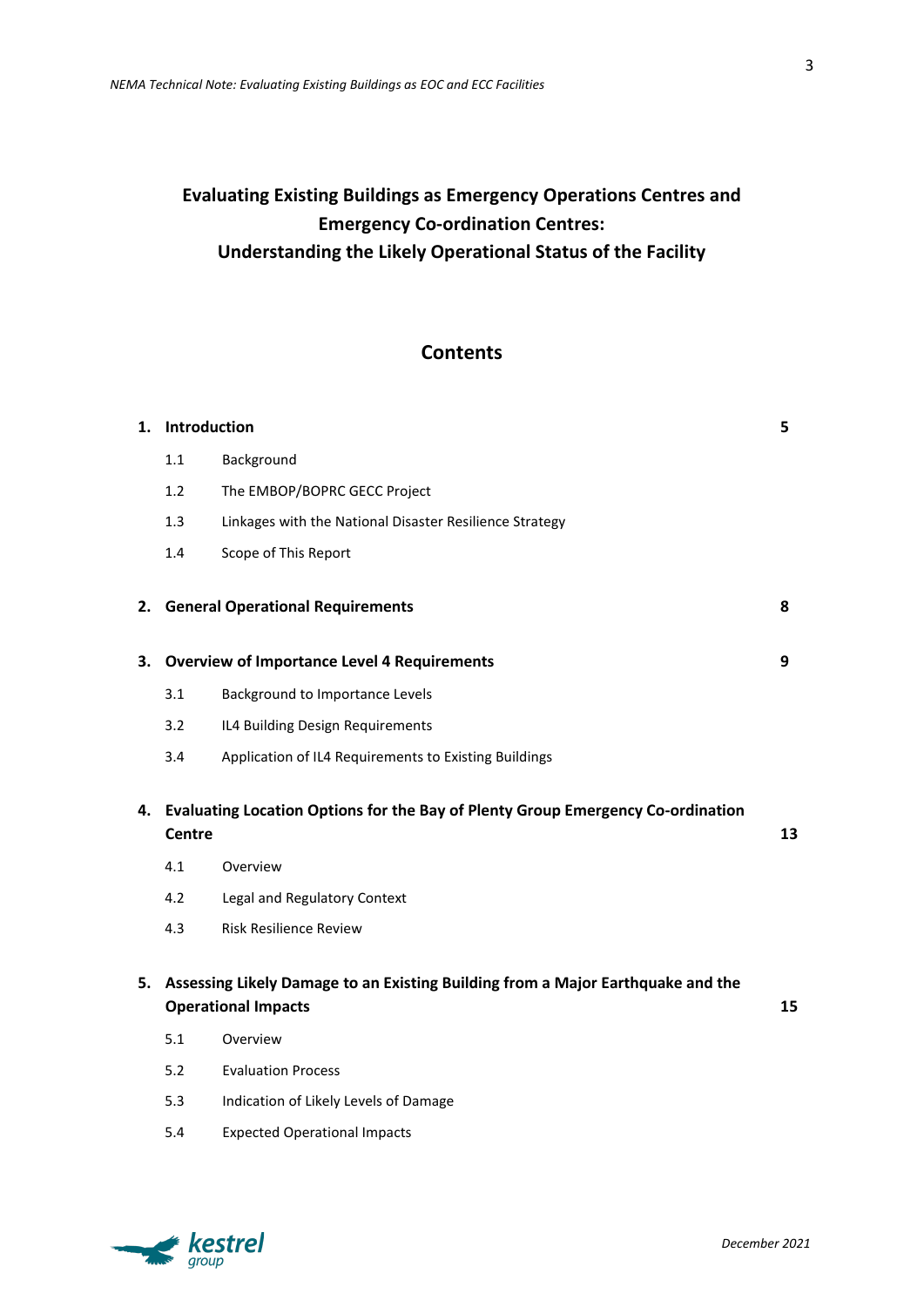| 6. Rapidly Evaluating Actual Damage Following a Major Earthquake<br>21 |                                                                   |    |
|------------------------------------------------------------------------|-------------------------------------------------------------------|----|
| 6.1                                                                    | Overview                                                          |    |
| 6.2                                                                    | Priority Response Agreements with Engineers                       |    |
| 6.3                                                                    | Seismic Instrumentation                                           |    |
| 7. Workshop Review Discussion and Outcomes                             |                                                                   |    |
| 7.1                                                                    | Workshop Framework and Participants                               |    |
| 7.2                                                                    | <b>Workshop Outcomes</b>                                          |    |
| 8. Summary and Recommendations                                         |                                                                   | 26 |
| 8.1<br>Key Issues                                                      |                                                                   |    |
| 8.2                                                                    | Recommendations                                                   |    |
|                                                                        |                                                                   |    |
| <b>Appendix A:</b>                                                     | Key Considerations in Preparing Priority Response Agreements with |    |

**Engineers 28**

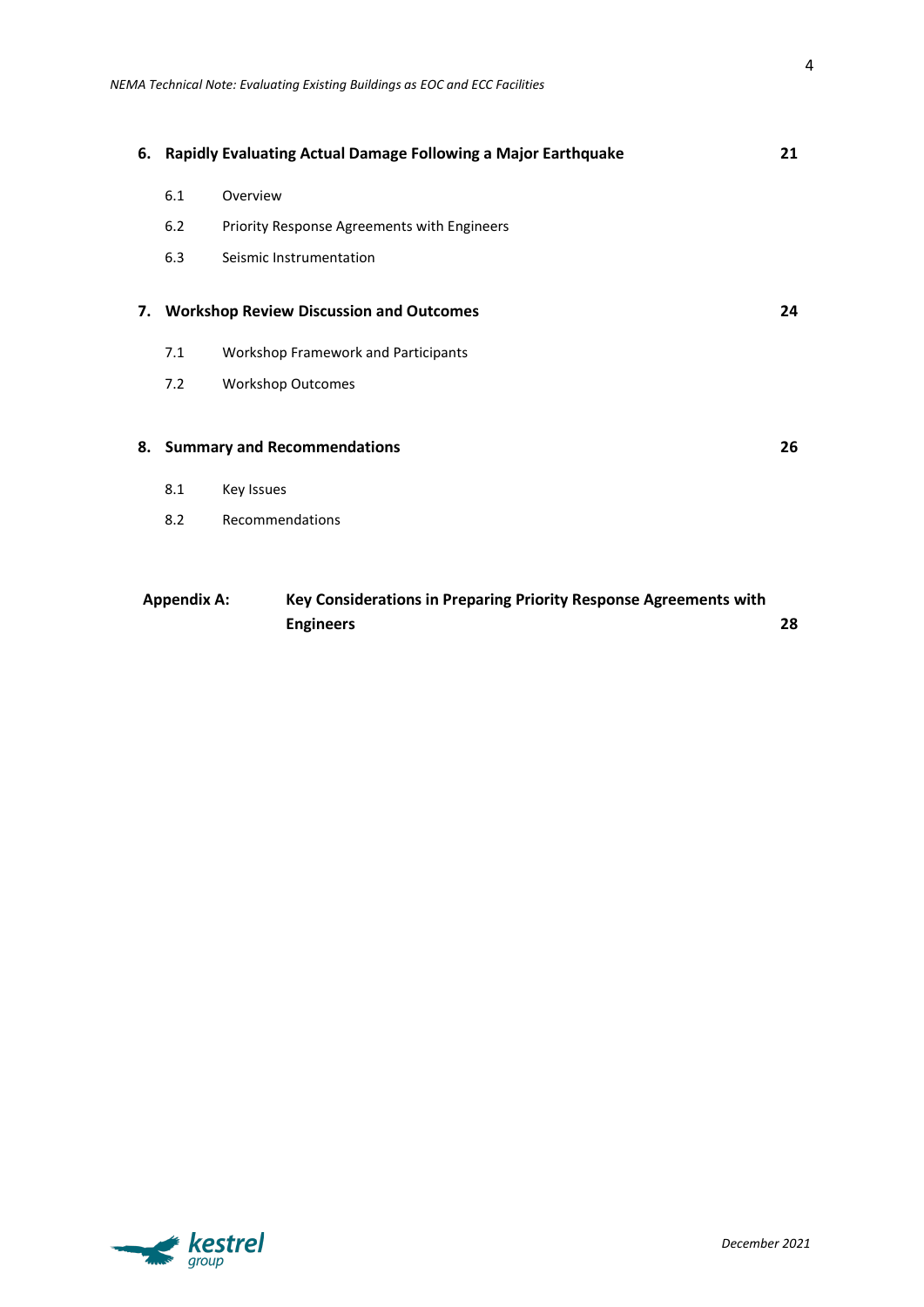## **1. Introduction**

#### **1.1 Background**

The criteria for new buildings to meet in relation to seismic performance when used as an Emergency Operations or Co-ordination Centre are not as clearly defined as many people think. Importance Level 4 requirements apply to *structures with special post-disaster functions,* but are defined in relatively broad terms only. They have a twin focus on life safety in severe natural hazard events (ie. those with a 1 in 2,500 year return period) and being operational following 500 year return period events.

The basis for enabling operational use is however only captured in the high-level design objective of minimising damage to structural and non-structural components. Criteria for *Functionality* (or *Usability*) as it applies to operational facilities is not defined in either building regulations or current technical guidance.

Furthermore, relatively few EOCs and ECCs currently operate out of purpose-designed facilities that meet Importance Level 4 requirements. In many cases, key operational facilities are located in existing buildings adapted from their original or previous use. While in these situations a seismic assessment will usually have been undertaken, the resulting seismic rating only addresses life safety matters, and so relatively little is known about the likely *usability* of the building following a major earthquake (or other hazard event).

The wider issue is that there is currently no technical guidance for the other operational requirements beyond the structurally-focused Importance Level 4 provisions for either the design of new or evaluation of existing operational facilities.

#### **1.2 The EMBOP/BOPRC GECC Project**

In the post-Covid 19 financial environment that developed in 2020, Bay of Plenty Regional Council were required to re-evaluate previous plans for the construction of a new CDEM Group Emergency Co-ordination Centre in Tauranga.

This involved the comprehensive evaluation of the Council's recently upgraded four storey 1980s office building premises for its suitability across the full range of hazard events and return periods, having regard to aspects such as location for access as well as the likely physical impacts. This resilience review confirmed the suitability for GECC purposes of the for all hazard and threat scenarios except a major earthquake. The review then undertook a closer examination of the likely response of the building compared to that of an equivalent new IL4 building, in order to understand the circumstances where the building may not be usable following a major earthquake.

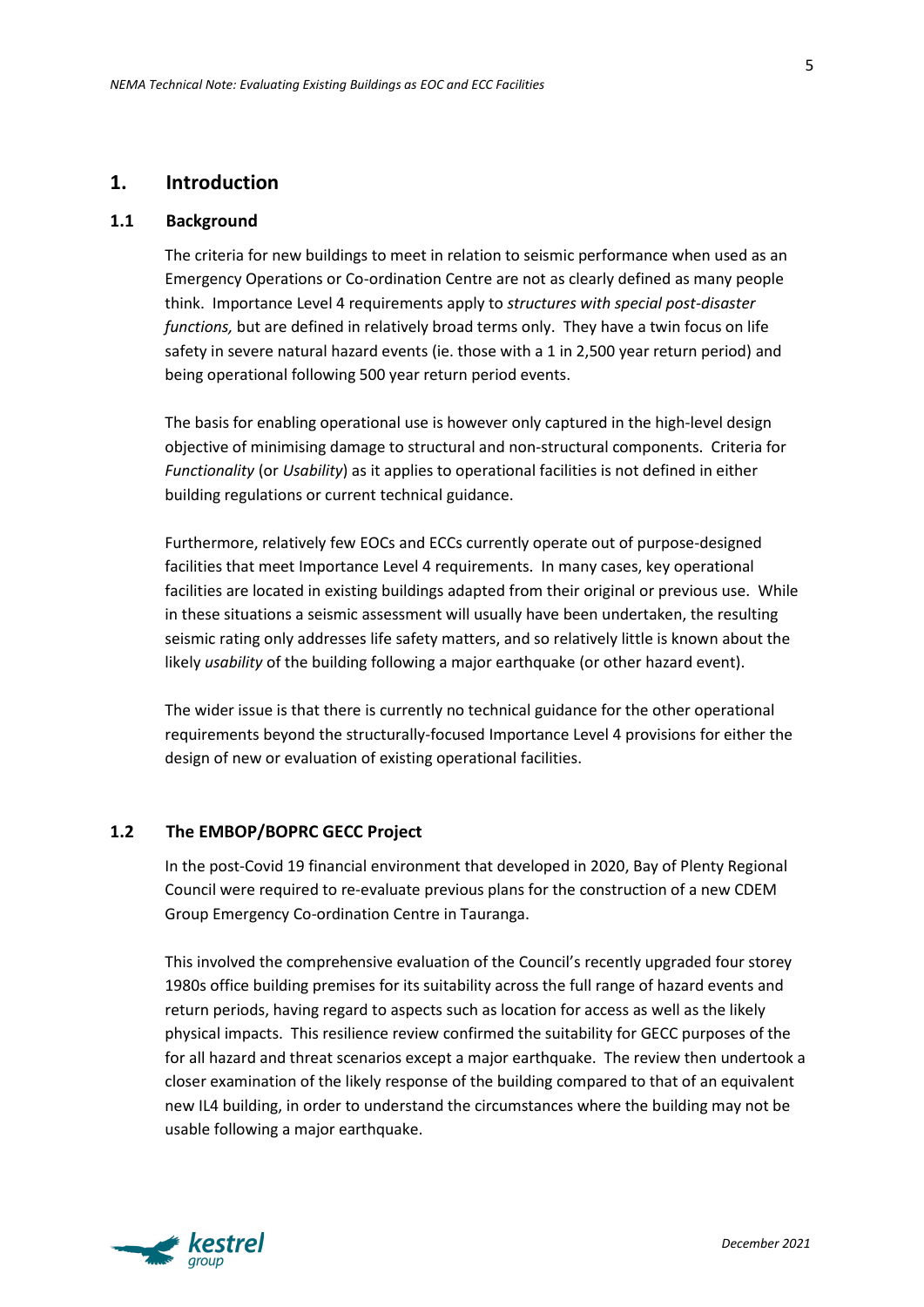#### **1.3 Linkages with the National Disaster Resilience Strategy**

The second principal theme of the National Disaster Resilience Strategy is *Effective response to and recovery from Emergencies*.

While the associated objectives don't specifically refer to operational facilities such as EOCs and ECCs, having a high level of confidence in the ability of these designated facilities to fulfil their function following a major emergency is reflected in words such as *capacity* and *capability*.

Understanding the relevant dimensions of building performance associated with *continued functionality*, and being able to evaluate existing buildings against these is therefore an essential first step of meeting the goal of the Strategy of *being ready to respond to and recover from emergencies*.

#### **1.4 Scope of This Report**

This Technical Note is provided to convey an example of current practice in the evaluation of existing buildings housing EOCs and ECCs for use following earthquakes, and to introduce key concepts for wider consideration. The associated purpose is to promote further discussion around better defining operational expectations and establishing functionality criteria for both new and existing buildings that may require going beyond basic building regulatory requirements, including the central concept of *post-earthquake usability*. An outline of current thinking about key measures required to ensure that specific and robust postearthquake arrangements are in place is also provided.

Section 2 provides a brief discussion of the general operational requirements associated with an EOC or ECC. An overview of building importance level requirements for structures with special post-disaster functions is given in Section 3, along with the differences in their application to new and existing buildings.

Section 4 summarises the project that the Bay of Plenty Regional Council (BOPRC) and Emergency Management Bay of Plenty (EMBOP) undertook during 2020 to evaluate the suitability of an existing building for use as the region's GECC across the range of natural hazard events.

Section 5 outlines the issues involved in assessing and conveying the likely damage and operational impacts to an existing building from a major earthquake, and Section 6 summarises current good practice regarding the arrangements necessary to ensure rapid evaluation of actual damage following a major earthquake.

As part of this project, a workshop was held with a selection of people from the sector with recent experience in the design and construction of new IL4 buildings, and the key discussion points and outcomes of these workshops are summarised in Section 7.

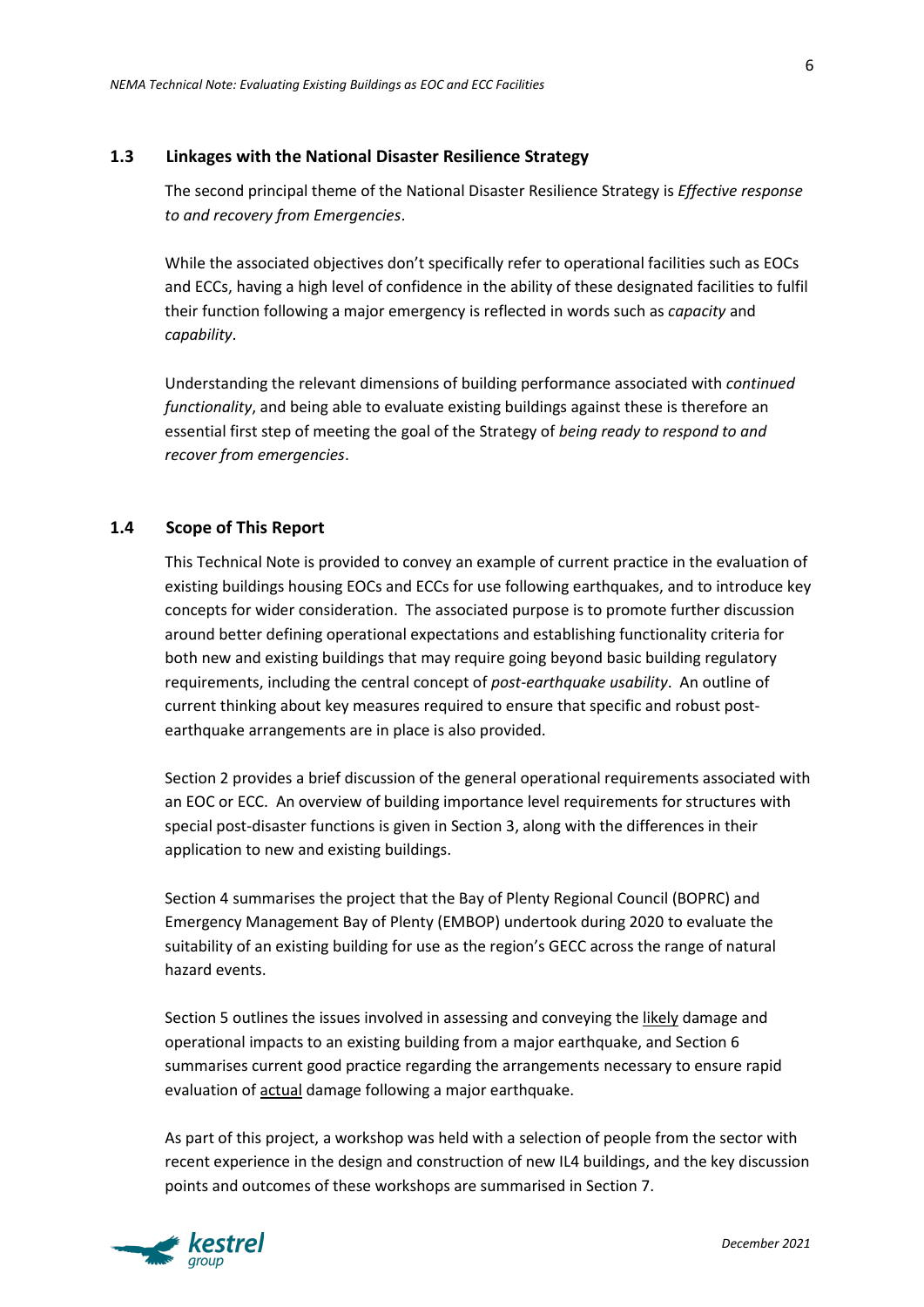An overall summary of the issues is provided in Section 8, along with the key overall recommendations.

It is considered that many of the issues encountered and the framework developed to work through them is relevant to all agencies with operational response requirements, including sectors such as Lifeline Utilities in relation to control rooms.

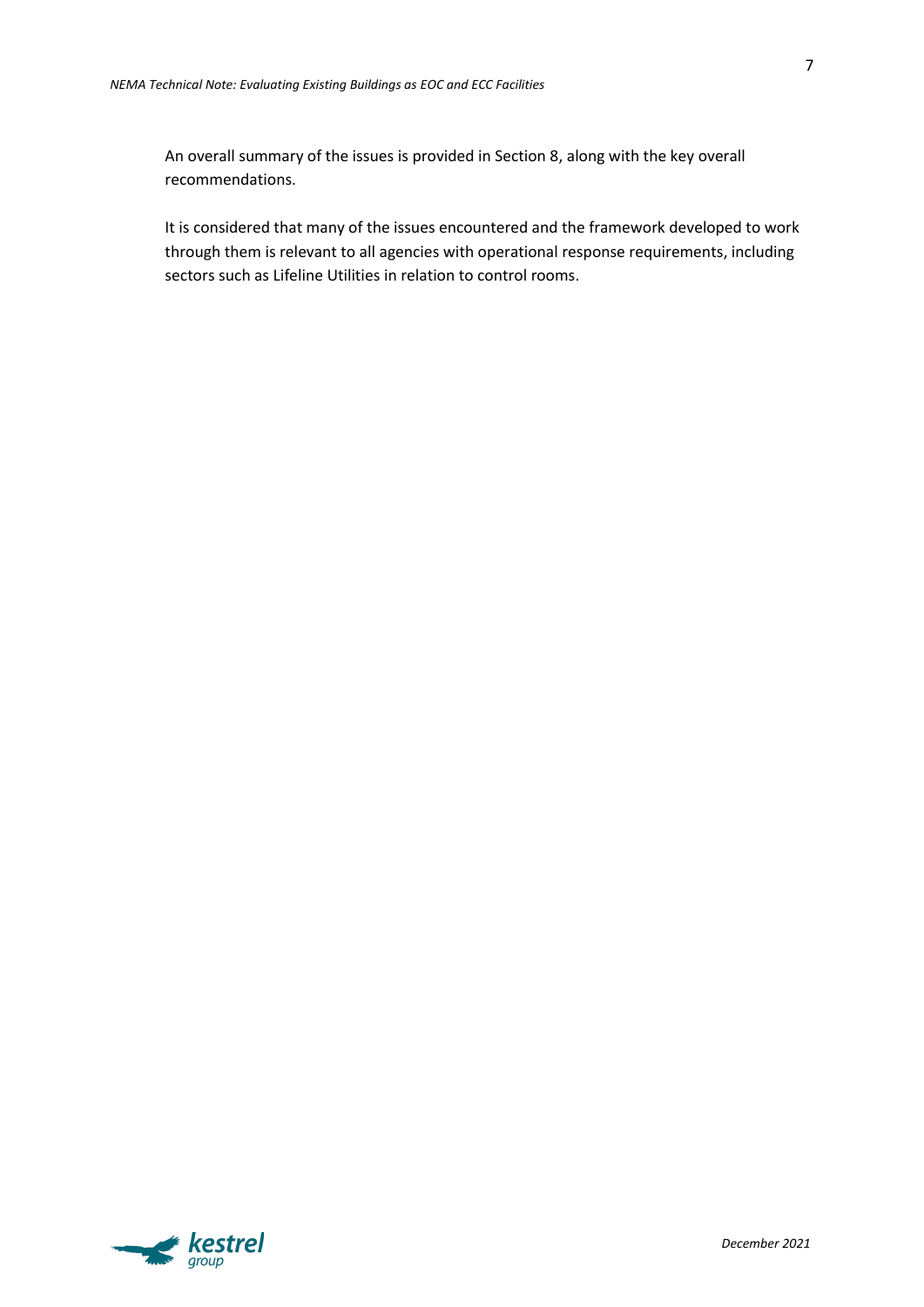## **2. General Operational Requirements**

The first and most fundamental requirement for an operational response facility is having dependable access to the building, and minimal risk from and geological features such as potential instability and other hazards such as flooding and tsunami. The location should also take into account the risk posed by adjacent and nearby buildings, including those on primary routes to the building. Reasonable proximity to council buildings and the facilities of other response agencies are also relevant considerations.

These considerations should be reflected in site selection, as they cannot practically be addressed through building design. For existing buildings, they should be also be evaluated to establish the level of risk associated with the site, ahead of any decision to upgrade the building.

Other considerations to meet the objectives of both *immediate functionality* and *sustaining prolonged operations* include:

- Continued and dependable provision of critical services such as emergency power serving the whole facility, potable water and wastewater.
- Robust primary and alternative communications systems to enable both voice comms and data transmission
- Being accessible for authorised representatives from agencies other than CDEM agencies (but secure from access by members of the public)
- Fire suppression measures that can continue to function
- Ventilation systems that support 24/7 occupancy of people beyond normal office occupancy levels for a potentially extended period of time

The location and arrangements for emergency power must include fuel storage of sufficient capacity, along with safe access for re-fuelling. This should include realistic considerations of post-disaster re-fuelling prospects (eg. access to the site, and supply from the fuel storage base).

These requirements form a critical part of the design brief for both upgraded and new emergency operations facilities to enable post-disaster usability, and extend beyond the structurally-focused IL4 provisions covered in the next section. They are not outlined in any form of national guidance, and the notes above represent only a high-level summary.

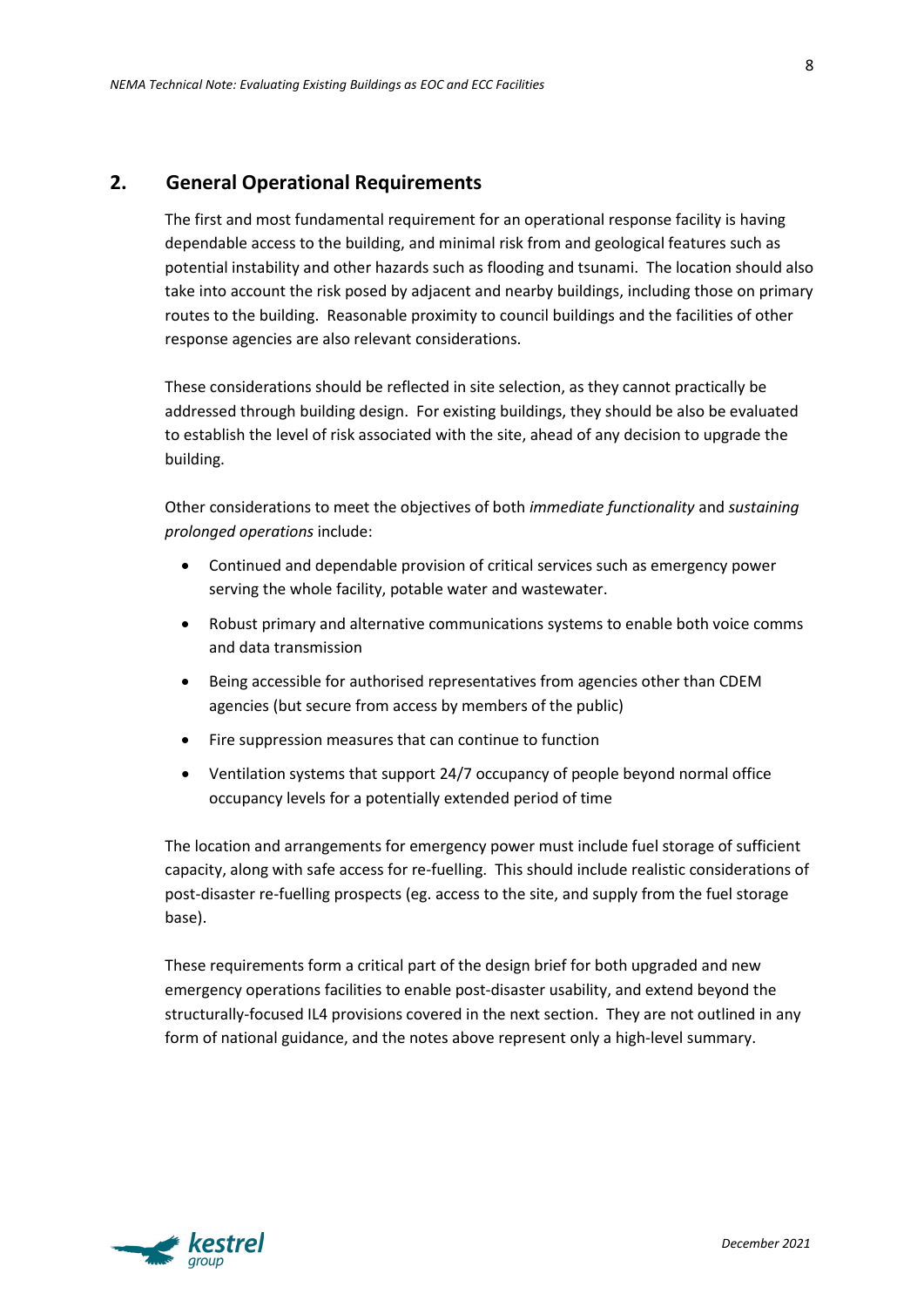## **3. Overview of Importance Level 4 Requirements**

#### **3.1 Background to Importance Levels**

Building resistance for earthquake, wind and snow hazards has been set since the 1970s by a risk factor that reflects building importance classification. The higher importance levels are used in cases where structural failure would lead to an unusually high level of life, economic or other loss; or to meet post-disaster operational requirements.

Importance Level requirements are defined in the New Zealand loadings standard AS/NZ1170 Part 0 for structural purposes (for wind, snow and earthquake), and in Section A3 of the Building Code for fire purposes. They are predominantly used for the structural design of new buildings and in the seismic assessment of existing buildings, and are categorisations that the engineer selects. This can be from either by knowledge of the use of the facility, or guided by the owner. Any owner can always go beyond the minimum provisions of the Building Code and standards and self-select a higher category. They are not a formal designation as such.

| <b>Consequences of</b><br><b>Failure</b> | <b>Description</b>                                                                                                     | <b>Importance</b><br><b>Level</b> | <b>Comment</b>                                                                   |
|------------------------------------------|------------------------------------------------------------------------------------------------------------------------|-----------------------------------|----------------------------------------------------------------------------------|
| Low                                      | Low consequence for loss of human life, or<br>small or moderate economic, social or<br>environmental consequences      | 1                                 | Minor structures (failure<br>not likely to endanger<br>human life)               |
| Ordinary                                 | <b>Medium</b> consequence for loss of human life,<br>or considerable economic, social or<br>environmental consequences | $\overline{2}$                    | Normal structures and<br>structures not falling into<br>other levels             |
|                                          | <b>High</b> consequence for loss of human life, or<br>very great economic, social or environmental<br>consequences     | 3                                 | Major structures<br>(affecting crowds)                                           |
| High                                     |                                                                                                                        | 4                                 | Post-disaster structures<br>(post-disaster functions or<br>dangerous activities) |
| Exceptional                              | Circumstances where reliability must be set<br>on a case by case basis                                                 | 5                                 | <b>Exceptional structures</b>                                                    |

The Importance Level classifications reflect the consequence of failure of the building, as shown in Table 3.1 from AS/NZS1170 Part 0 reproduced below.

Importance Level 4 provisions apply to *structures with special post-disaster facilities,* which typically includes Police, Fire and Ambulance stations, key hospital facilities, lifeline utility control rooms and civil defence emergency operations centres.

Another point to note is that the building overall assumes the highest applicable Importance Level within the building – that is, the IL corresponds to the most critical function applying in the building. This is particularly important for large buildings, and also highlights the need to understand the extent to which sections of buildings may be structurally interconnected.

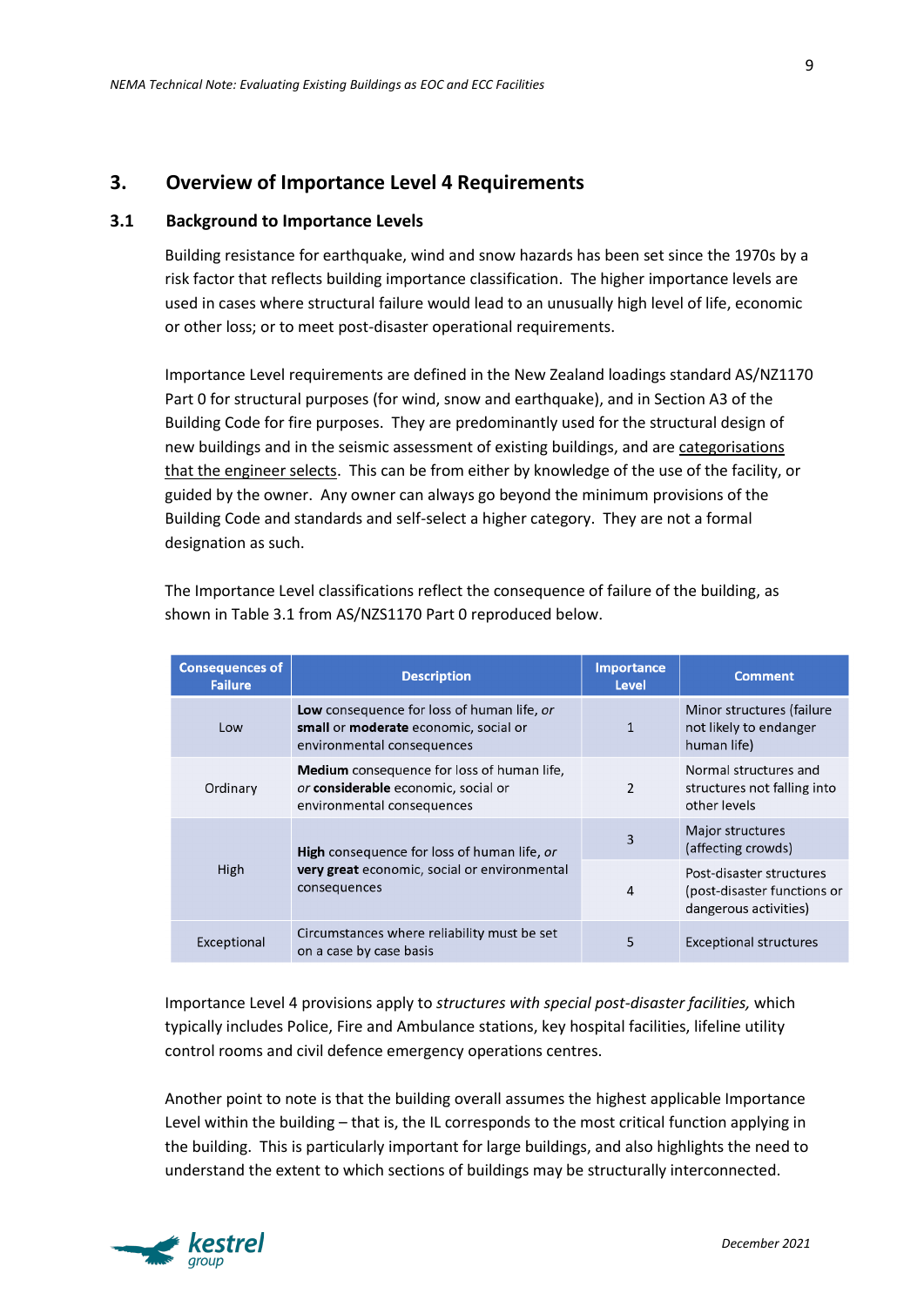Buildings that are essentially offices but include an EOC (in the Council chambers, for example) are therefore typically required to be classified as IL4. The only exception to this is where the section of the building that is required to be IL4 can be shown to not be physically affected by the behaviour of the other sections of the building under either design loadings.

As noted above, Importance Levels are required to be applied to the design of new buildings and the seismic assessment of existing buildings. There are however no legal or regulatory requirements for existing buildings housing operational facilities to fully meet IL4 requirements, as discussed further in Section 2.4.

#### **3.2 IL4 Building Design Requirements**

The provisions of AS/NZS1170 Part 0 relating to IL4 buildings address two aspects:

- **Life Safety requirements** the primary structure and parts of the structure representing a hazard to human life inside and outside the building are designed to withstand a 1 in 2,500 year event without endangering the occupants (Ultimate Limit State, or ULS); and
- **Operational Continuity** minimal damage to non-structural and structural elements, and hence the ability to establish or continue operations in a 1 in 500 year event (Serviceability Limit State 2, or SLS2)

The 2,500 year return period requirement for life safety corresponds to the primary structure having to be designed (or assessed) to seismic loadings 1.8 times that of an ordinary office building. The factor for wind loading is much less, typically being between 1.1 and 1.2.

*Operational Continuity* requirements are not currently clearly defined. Adding to this challenge is that the extent of damage that can reasonably be accommodated before the building becomes unusable depends on the operational function or activity that gives rise to the IL4 categorisation. Whereas for a hospital operating theatre any damage to specialist medical equipment, service lines or overhead components can render the facility unusable, degrees of non-structural damage in an emergency operations centre may well not affect its operational use. There is a parallel consideration for lifeline utility control facilities, where the use of control technologies means that the networks can be operated remotely for a period of time.

It is important to appreciate that the SLS2 requirements reflect a broad and non-specific performance objective, rather than being specific criteria. They focus on enabling the immediate post-earthquake *functionality* of the building, and don't represent a no damage requirement.

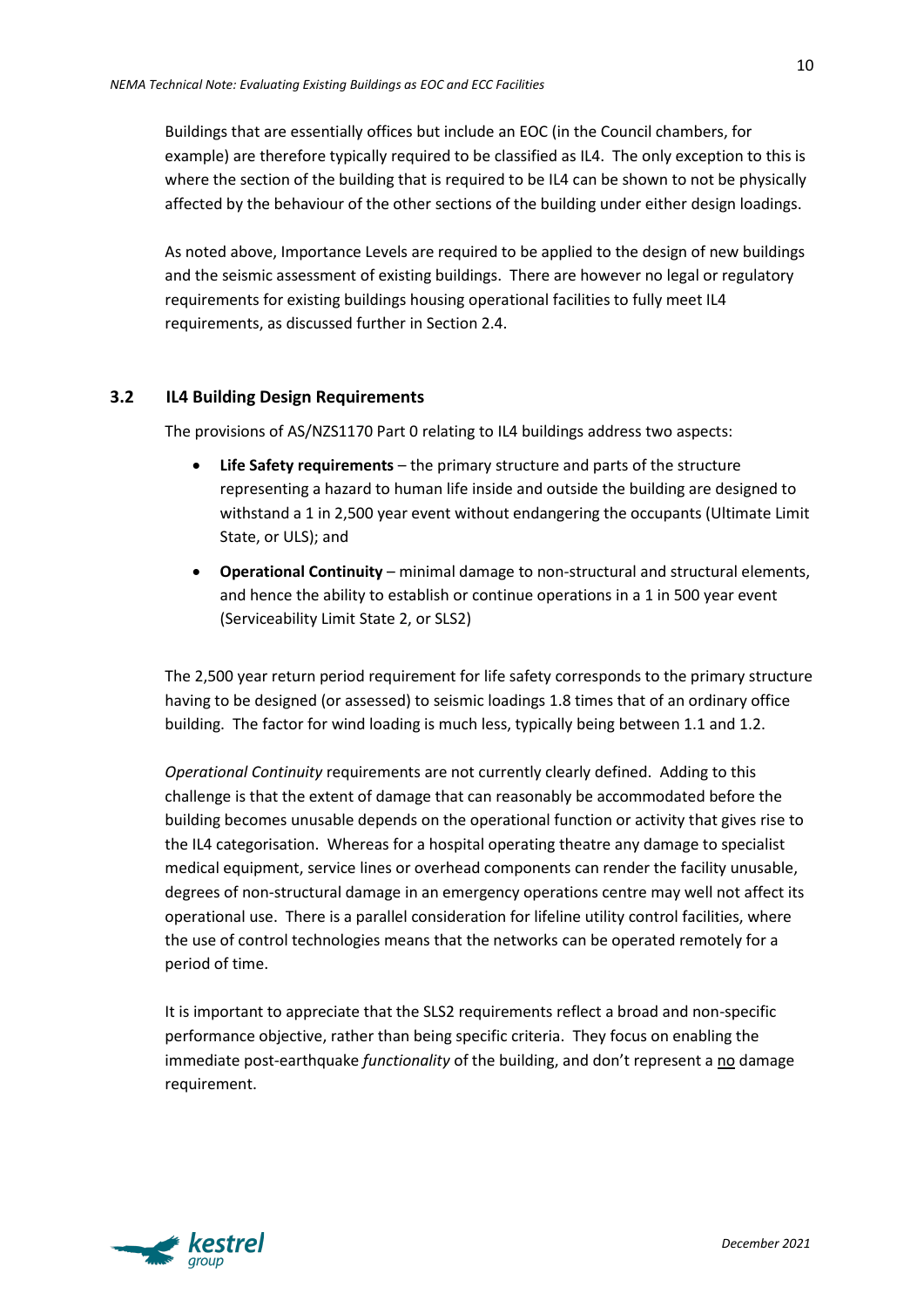Minimising damage to structural and non-structural elements typically involves a stiffer primary structural system in order to limit lateral movement. Attention also needs to be paid to the detailing of the junctions of non-structural elements such as lining systems, etc to accommodate the movement that will occur.

Another area of attention is the provision and specific design of seismic restraints of nonstructural elements in accordance with NZS1170 Part 5, with a focus on:

- Heavy plant and equipment (including Lifts)
- Ceiling systems (suspended and fixed) and lighting and other overhead elements
- Partitions (especially around escape routes)
- Glazing elements (façade and internal)

The effective seismic restraint of heavy contents also needs to be addressed, with NZS4219 providing a key point of reference for general items.

## **3.4 Application of IL4 Requirements to Existing Buildings**

There are no legal or regulatory requirements in the Building Act and Building Code for existing buildings used as facilities with special post-disaster functions to fully meet the requirements of an IL4 structure, either as a current use, or as a consequence of a change in location, unless a change of use applies.

The Engineering Assessment Guidelines<sup>1</sup> however recommend *that an IL4 building should either attain a 67%NBS (IL4) rating as a minimum and fully satisfy SLS2 requirements, or be re-designated*. This recommendation reflects the critical importance of most IL4 buildings to the community.

However, the current reality is that many buildings designated for use in operational response are currently not capable of meeting these requirements – especially the operational continuity (SLS2) requirements – and so re-categorisation in itself will not necessarily address the situation. A clearer understanding of the post-earthquake implications of a building not meeting the SLS2 requirements nevertheless needs to be conveyed, including suitable alternative facility arrangements being established in the Emergency Response Plan.

<sup>1</sup> MBIE, NZSEE, SESOC, NZGS & EQC *The Seismic Assessment of Existing Buildings: Technical Guidelines for Engineering Assessments. Part A* July 2017

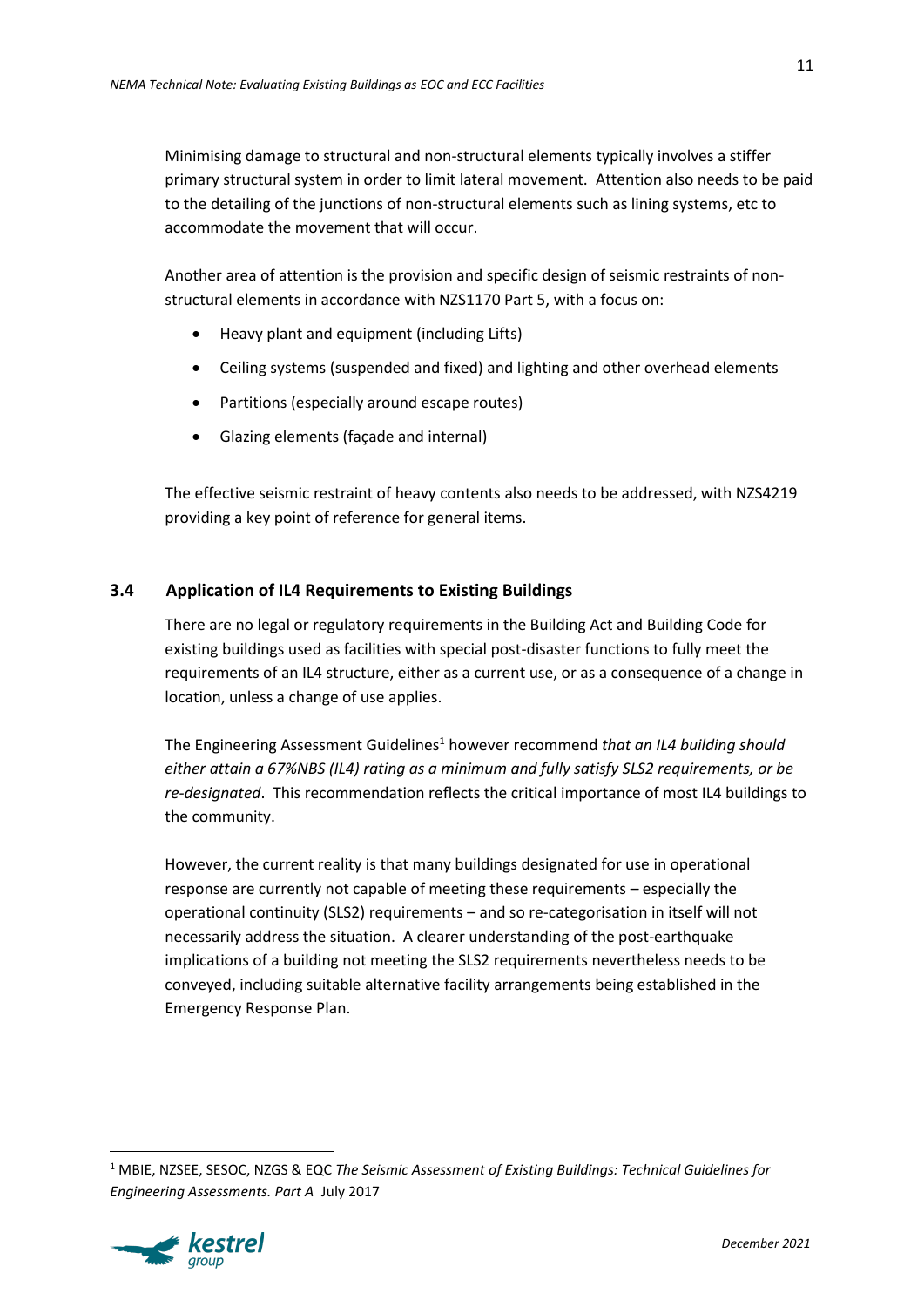There is also no specific provision in the CDEM Act that addresses operational facilities. The provisions in s59 of the CDEM Act however appear relevant:

*Every department, Civil Defence Emergency Management Group, local authority, emergency service, and lifeline utility, and any other person required by this Act or any regulations made under this Act, or any civil defence emergency management plan, to undertake civil defence emergency management or to perform any functions or duties, must take all necessary steps to undertake civil defence emergency management or to perform those functions and duties*

The highlighted phrase infers the principle of continuous improvement, which suggests that continuing to operate over an extended period of time in a facility that is significantly short of current Building Code standards is contrary to the expectations of these agencies.

When an existing building is being assessed for structural purposes, the outcome of a seismic assessment is expressed as the *percentage of New Building Standard*, or %NBS. This rating however only addresses life safety considerations in a severe earthquake (2,500 year return period) and provides little insight about likely damage (and hence the likely usability) in a 500 year event.

Understanding the potential damage in a 500 year earthquake in order to qualitatively compare the likely performance (usability) against that of an equivalent new building is however the key issue in evaluating the suitability of an existing building. Engineers should be specifically briefed to address this issue.

The key requirement for an existing building when used as for a *special post-disaster function* is therefore to look beyond the %NBS rating and understand how usable it is likely to be following a major earthquake (500 year event). 'Usability' has several dimensions, with no degree of certainty. The starting point is that there are no absolute guarantees that even a newly designed and constructed IL4 building will be operational after a major natural hazard event, especially earthquake.

The lack of specific functionality criteria for new IL4 buildings as commented in in section 2.2 adds to the challenge in determine the likely usability of an EOC or ECC facility.

There are many additional factors to be considered for multi-storey buildings. These include the performance of stairs and precast concrete floor systems. The human perceptions of the safety of multi-storey buildings following significant earthquakes also leads to the general view that they are not well suited for use as operational facilities.

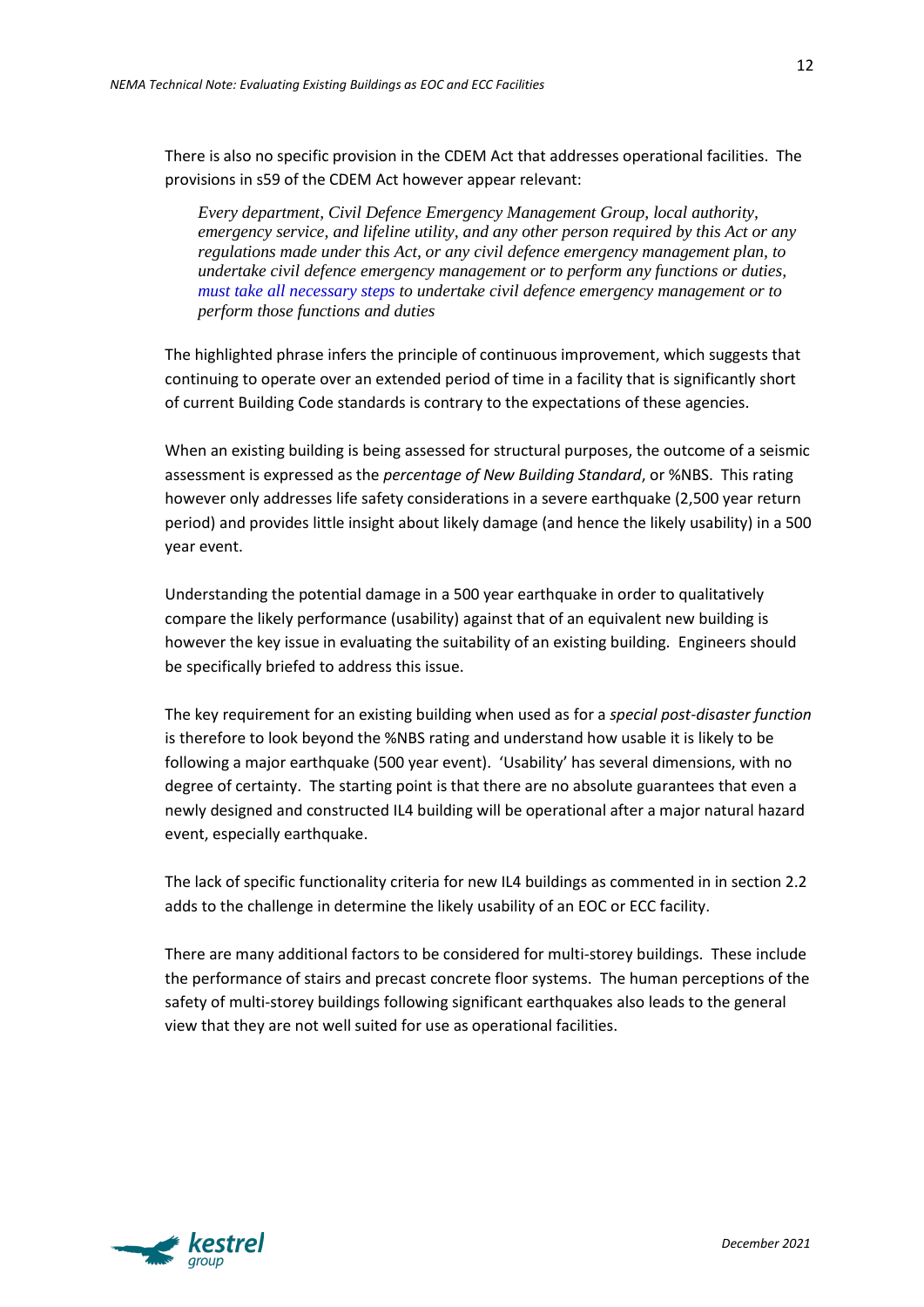## **4. Evaluating Location Options for the Bay of Plenty CDEM Group Emergency Co-ordination Centre**

#### **4.1 Overview**

BOPRC were proceeding in early 2020 with plans for a new GECC facility for EMBOP to be designed and constructed. However in the face of post-Covid 19 lockdown budget reviews and constraints, BOPRC were faced with having to review and adjust their expenditure priorities.

The question of whether the GECC could function effectively within BOPRC's main office building in Regional House was then required to be evaluated. A full upgrade of this five storey building had recently completed, including structural work to achieve 100%NBS for Importance Level 2 (general office) occupancy.

A risk and resilience review was then carried out to see whether this building was suitable to accommodate a GECC, and to compare this option with the previous plans for a new purpose built facility.

#### **4.2 Legal and Regulatory Considerations**

The legal requirements in relation to GECC accommodation are addressed in two pieces of legislation - the Building Act 2004, and the Civil Defence Emergency Management Act 2002.

As outlined in the previous chapter, if a new building is constructed to house the GECC, the building must be designed to fully meet the IL4 requirements in order to comply with the Building Act. If however the GECC is housed in an existing building, it is only required to meet a minimum of 34%NBS of an IL4 building. Regional House had been upgraded to 100%NBS at IL2, which equates to 55%NBS at IL4.

Both the Regional Council as a local authority and the CDEM Group have additional obligations under s59 of the Civil Defence Emergency Management Act, including that they '*must take all necessary steps to undertake civil defence emergency management or to perform those functions and duties'*. However as noted in the previous section, there are no specific obligations under the CDEM Act to provide a building of a certain status to fulfil the function of the GECC.

As part of taking all necessary steps under s59, BOPRC and EMBOP undertook to ascertain the level of operational risk if the GECC was to be located in the building housing general regional council activities.



*December 2021*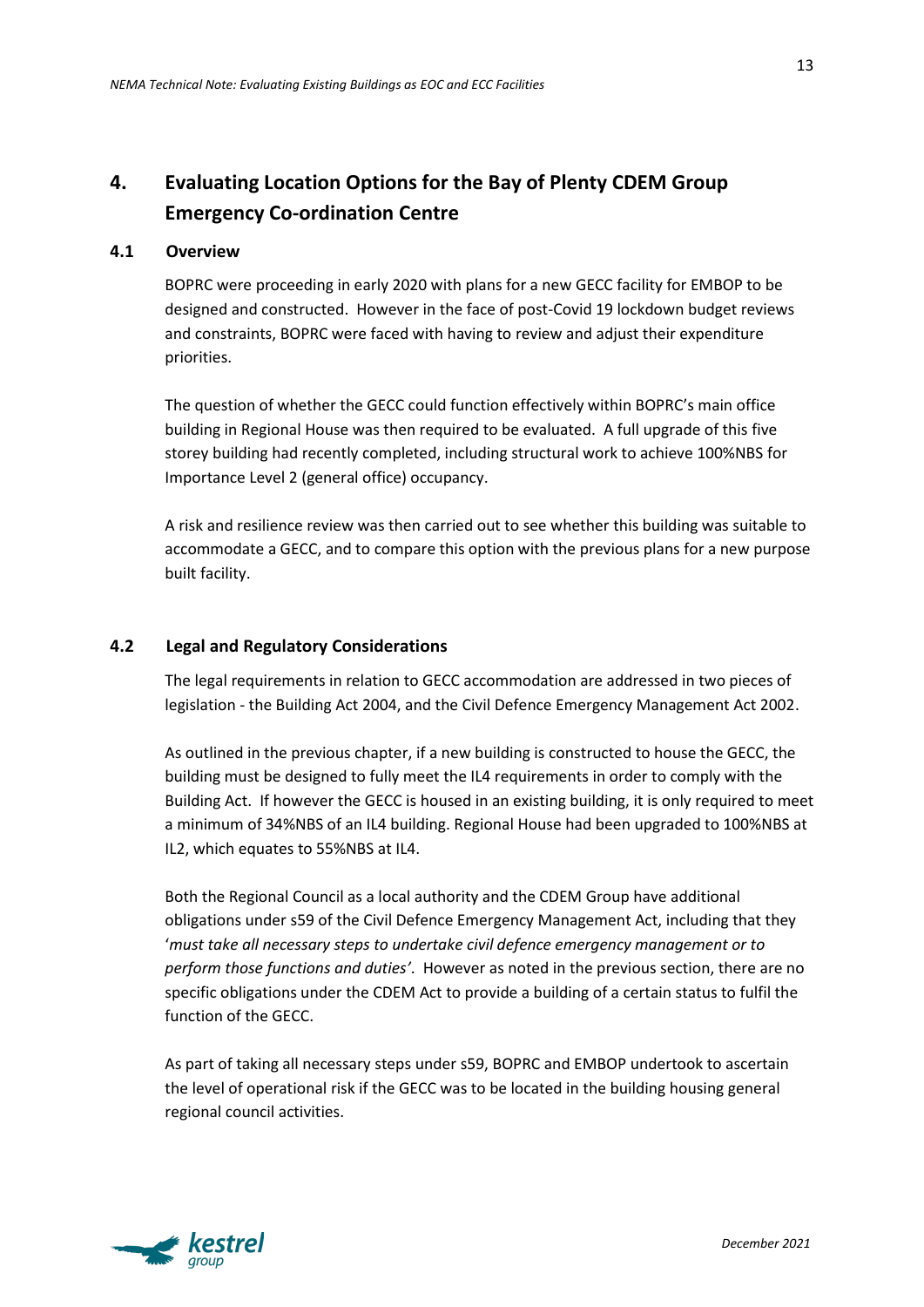#### **4.3 Risk Resilience Review**

A GECC risk and resilience modelling exercise was undertake in order to:

- Determine the scenarios and risks which the GECC premises and any alternative options may be subject to Bay of Plenty regional hazards.
- Develop a decision criteria matrix and weighting of criteria to establish the basis on which the GECC options could be measured to determine suitability.

The two options evaluated for the GECC were firstly, a purpose-designed and built new facility and secondly, occupancy of vacant space within Regional House.

Hazard information was drawn from existing information held by the BOPRC Hazards Team, across the range of natural hazards that could affect the operation of the building.

While the 1 in 2,500 return period requirement drives the strength requirements for life safety as noted previously, it is the 1 in 500 year return period criteria that addresses the continued functionality criteria represented by SLS2 requirement for new IL4 buildings. Accordingly, the focus of the earthquake scenario used in the risk evaluation process was on 500 year ground shaking.

During the risk evaluation process, categories of *Usable*, *Usable Within 24 Hours*, and *Unusable* were defined as the risk outcome for each building. These categories and the evaluation process are explained further in the following section.

The risk resilience modelling showed that both GECC facility options of a new purpose-built GECC, or the GECC facility being accommodated within Regional House have the required operational risk resilience, with the exception of the Regional House option in a 1 in 500 year seismic event. In a major earthquake such as this, Regional House would be less resilient than a new purpose built GECC facility would be.

Mitigation measures to minimise the impact of the risk of being unable to operate the GECC from within the building were identified. These included having a priority response agreement with local engineers to inspect the building quickly following a major earthquake, and having seismic instrumentation installed to assist with this rapid assessment (refer Section 5.3).

The review concluded that even with the additional mitigations, there would still be a residual risk that Regional House would be unusable for an extended period of time following a major seismic event. The review also noted that there was also a possibility that a purposedesigned IL4 building may sustain damage (direct or indirect) that could render it unavailable.

In December 2020, BOPRC and the Bay of Plenty CDEM Group agreed to proceed to fit out one of the upper levels in Regional House for the CDEM Group ECC.

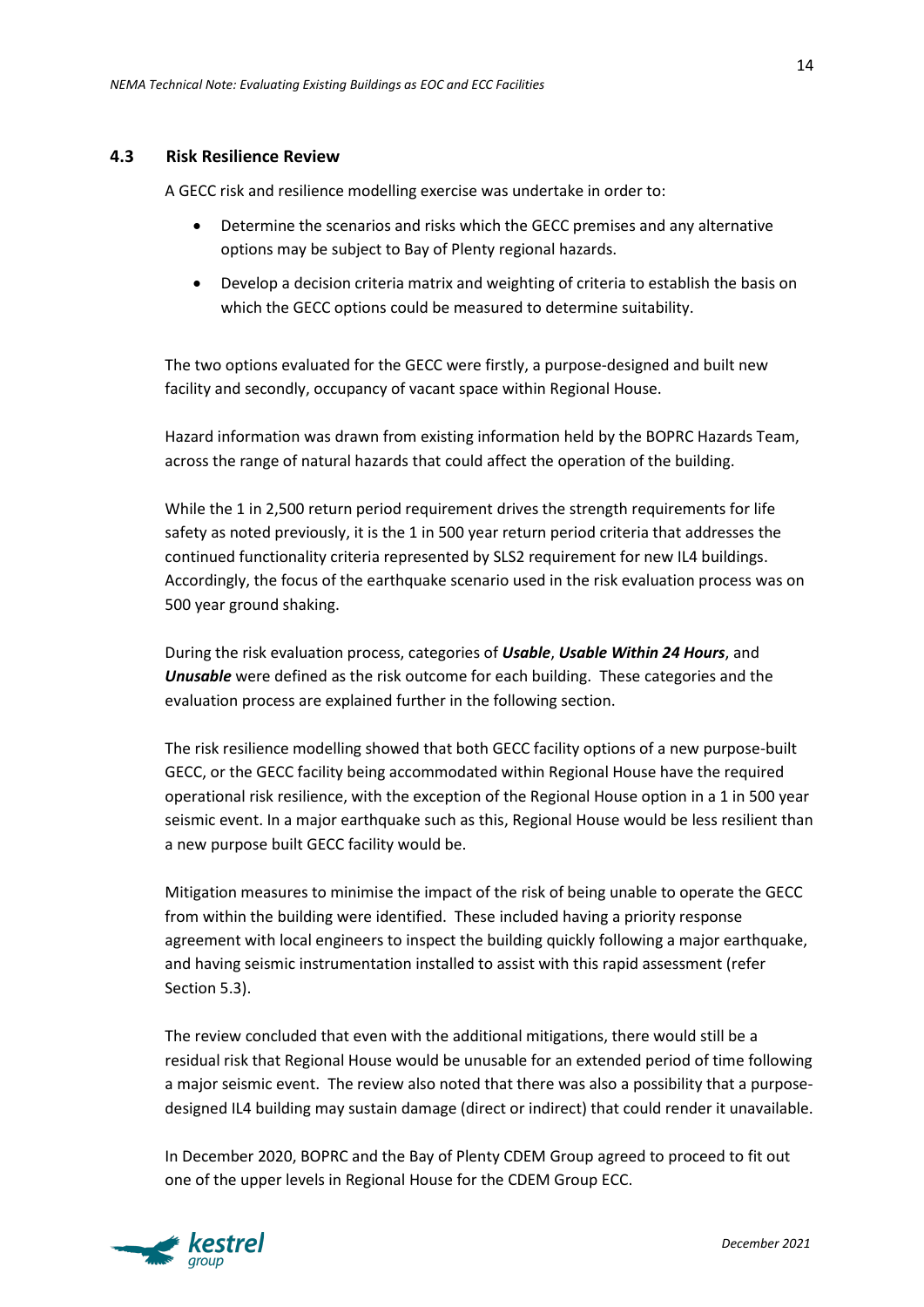## **5. Assessing the Likely Damage to an Existing Building from a Major Earthquake and the Operational Impacts**

#### **5.1 Overview**

The actual performance of an individual building, including the likely levels of damage, cannot be accurately predicted for the range of potential earthquakes. Each earthquake has different shaking characteristics, and the different as-constructed details of the building (particularly for the non-structural elements) will also influence the actual damage.

It is important that the seismic assessment reflect the information and requirements of the current national seismic assessment guidance. This was released in July 2017 to accompany the changes to the earthquake prone provisions of the Building Act, and further updated for concrete buildings in November 2018. Earlier assessments, many of which were more basic assessments, are unlikely to have addressed aspects such as heavy parts and components, which can significantly lower earlier ratings.

As noted earlier, the %NBS rating does not provide any real indication of expected damage, as it only addresses life safety considerations. The lower the rating however the greater the likelihood of damage to structural and non-structural elements.

The evaluation of an existing building for operational purposes should therefore focus on identifying the *nature* of damage that could occur and the corresponding potential for either building being unusable in the short or long-term. From this, an indication of the likelihood of the building not being occupiable following a major earthquake can be established.

This typically involves going beyond the basic engineering assessment, which focuses on the structural elements rather than the non-structural elements.

#### **5.2 Evaluation Process**

A 500 year return period earthquake represents the design level shaking to meet life safety objectives for office buildings. This is referred to subsequently as a *major* earthquake.

As noted earlier, a new Emergency Operations Centre is designed to more stringent Importance Level 4 requirements, which addresses the two objectives outlined in section 2, namely:

- Life safety in a 1 in 2,500 year event
- Enabling operational use following a 1 in 500 year event

In contrast, a range of different levels of damage can be expected under this level of shaking for buildings not specifically designed as IL4 structures.

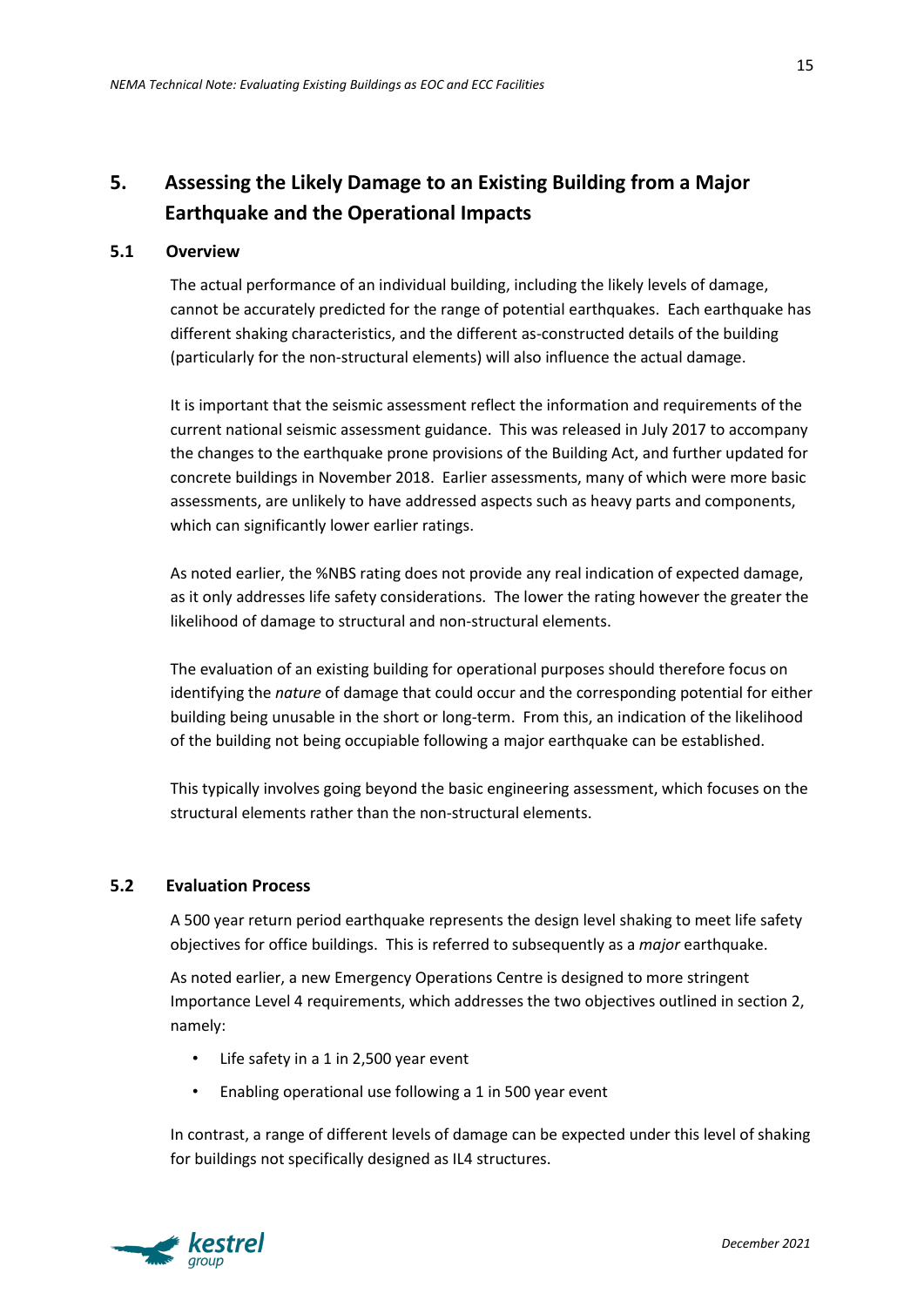The level of damage (and hence *usability* of a facility) in a 500 year earthquake is therefore considered to be the principal aspect to understand in evaluating existing buildings for use as an EOC or ECC.

#### **5.3 Indication of Likely Damage**

A high-level indication of the nature of damage anticipated to buildings of more than one storey with a range of strength levels and seismic ratings in a major (500 year return period) earthquake can be broadly characterised as follows:

#### **Equivalent New Building designed to IL4**

- No damage likely to structural elements
- Only minor damage likely to partitions and ceilings

#### **Existing Building with mid-range %NBS rating**

- Likely cracking to structural elements such as columns, beams and the corners of suspended floors in lower levels
- Stair flights will move with the floors, causing distress to the vinyl floor coverings and cracking to adjacent plasterboard
- Cracking to office space partition walls that are not adequately separated from the structure over
- Some ceiling tiles will have fallen, but these are typically lightweight in nature
- Rupture of some service pipes
- Lifts out of service

#### **Existing Building with poor rating**

- Points as noted above for buildings with mid-range %NBS ratings
- More extensive damage to vertical structural elements in the lower levels
- Damage to suspended precast concrete floors around the perimeter of the lower levels of the building, and in other locations (this relates to newer buildings)
- Extensive damage to non-structural elements throughout the building

One of the characteristics of some of these forms of structural damage is the time it can take for engineers to be confident that there has not been any compromise to life safety. Cracking to concrete elements such as floors can require extensive removal of floor coverings to enable mapping the nature and extent of the cracks, and hence their implications.



16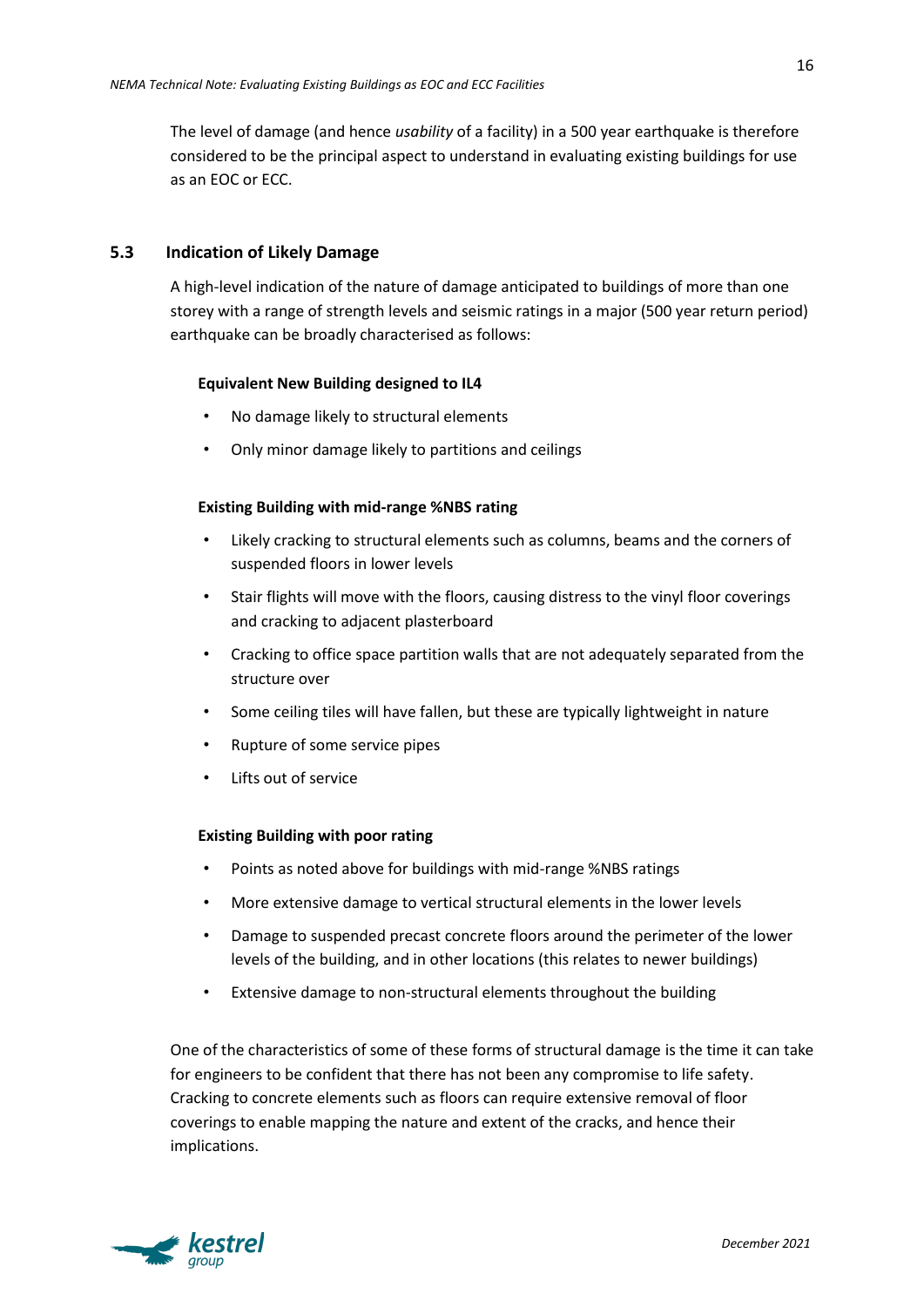#### **5.4 Expected Operational Impacts**

#### Characterising the Impacts

In order to characterise the operational impacts of the anticipated earthquake impacts, three *usability states* can be used, as established for the BOPRC GECC resilience review:

- *Usable minor damage but doesn't affect operations*
- *Usable within 24 hours damage requires engineering assessment and/ or clean up or minor repairs*
- *Unusable for more than 24 hours* **-** *damage or other impacts require engineering assessment and repairs that will take a period of time*

#### Expected Operational Impacts

The potential operational impacts for different categories of buildings having regard to the anticipated damage indicated above can be summarised as follows:

#### **A new IL4 building**

- It is expected that a *Usable* state would result for a purpose designed operational facility
- It is however possible that the building receives some damage but is still *Usable within 24 hours*
- The occurrence of damage or some other form of impact that renders the building *Unusable for more than 24 hours* cannot be ruled out

A pictorial representation of the possible distribution of those usability states for a new IL4 building is shown in Figure 1 below.



*Figure 1: Possible distribution of usability states for a new IL4 building*

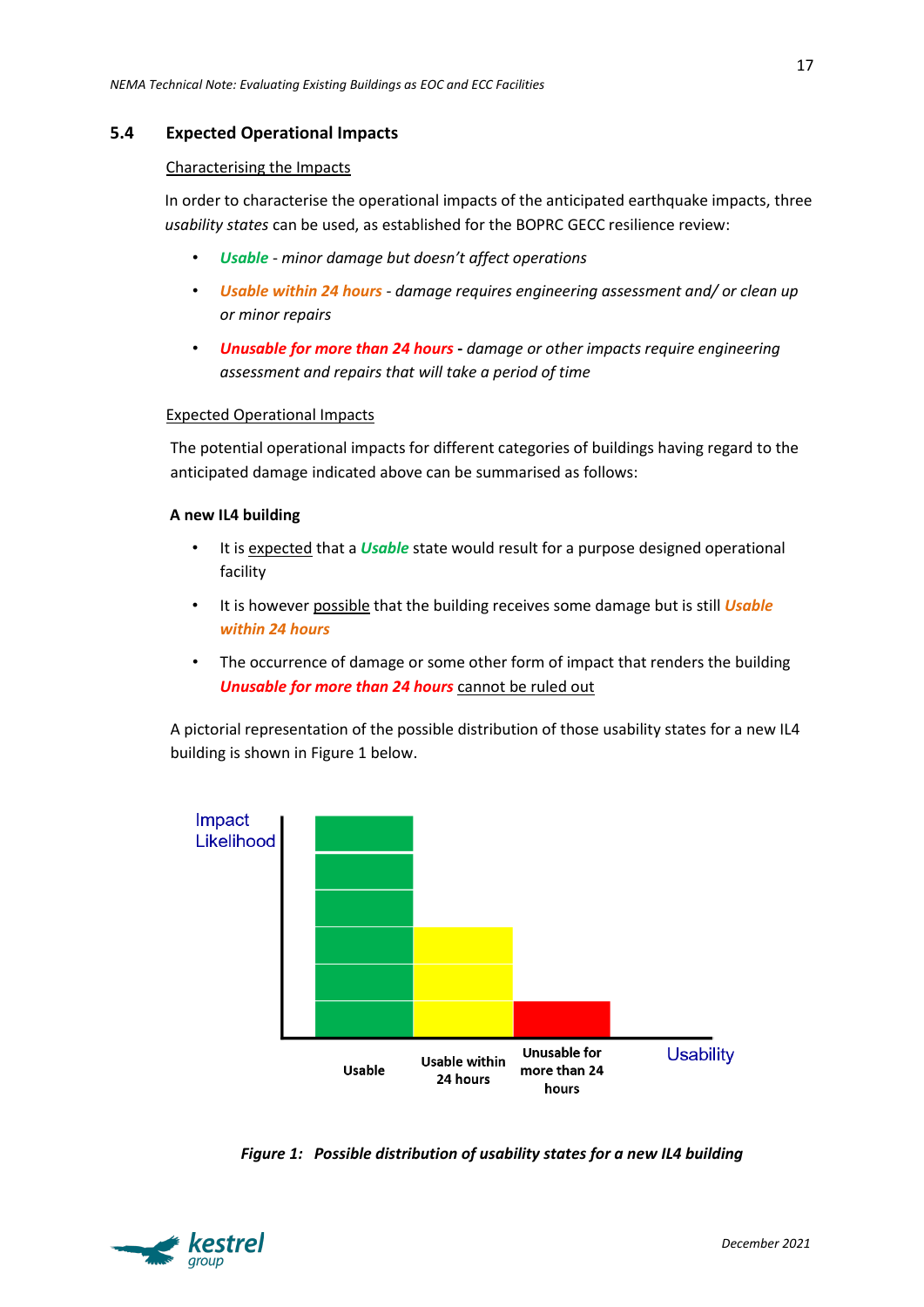#### **An Existing Building**

- While it is considered more likely that an *Unusable for more than 24 hours* state may well result, it is also possible that the building receives less damage and is *Usable* or *Usable within 24 hours*
- The *Usable within 24 hours* state may result from either structural issues (as reflected in the %NBS rating) or issues from non-structural elements

A pictorial representation of the possible distribution of those usability states for an existing building is shown in Figure 2:



*Figure 2: Possible distribution of usability states for an existing building*

For either new or existing IL4 buildings, it is important to have processes and arrangements in place to develop a clear and early view on what the actual levels of damage mean. These aspects are expanded upon in the following section.

These measures may enable some situations that are initially perceived as being *Unusable for more than 24 hours* to become *Usable within 24 hours*, as indicated in Figure 3 following.

There may be other forms of mitigation (for example, local strengthening of identified structural or non-structural vulnerabilities) that may increase the likelihood of 'unusable' that can be cost-effectively implemented in advance of full strengthening or relocation.

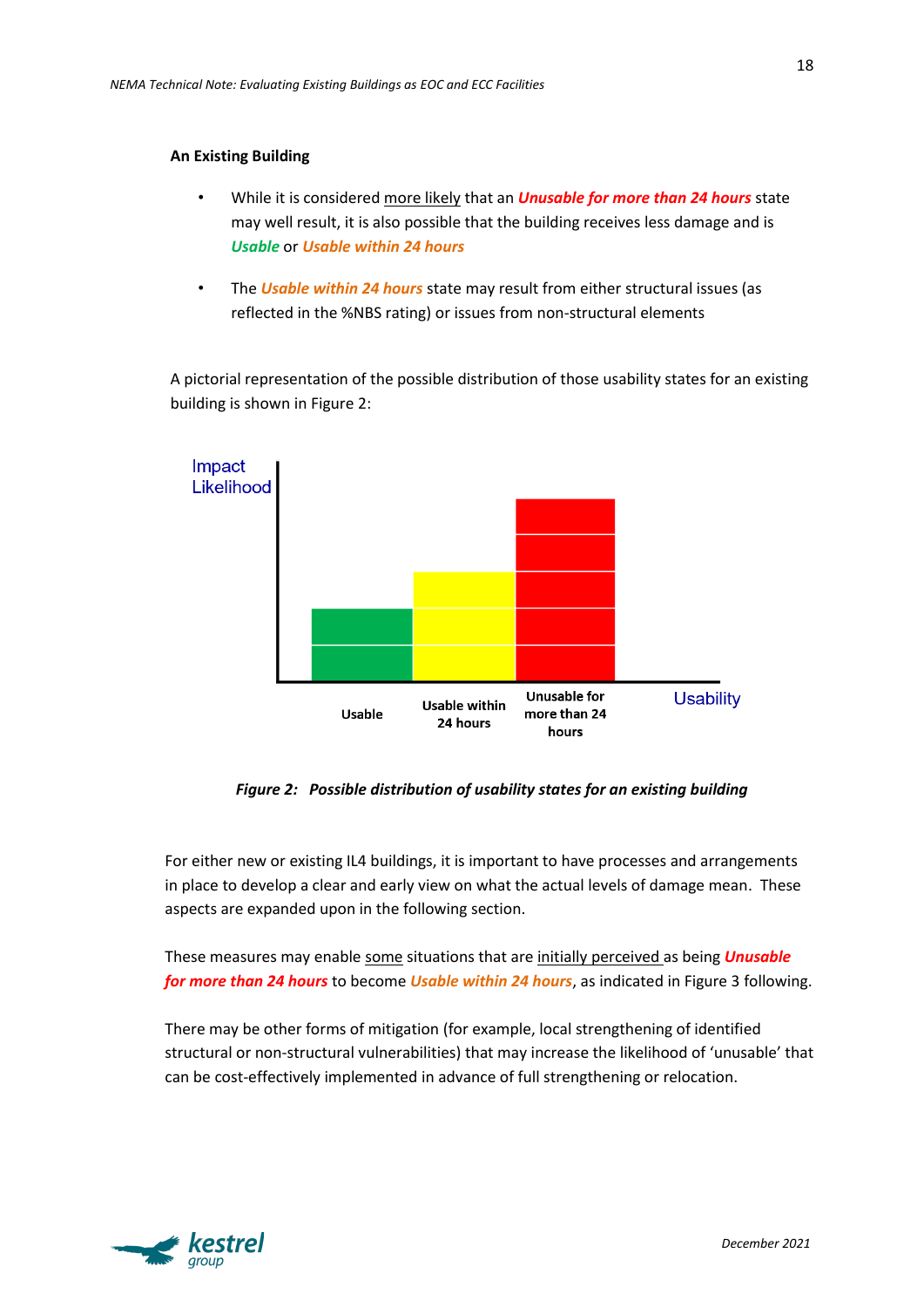

*Figure 3: Potential impact of mitigation measures for an existing building*

An alternative way of representing this is shown in Figure 4 following, where building *usability* is plotted against *resilience*.

This figure also reflects the uncertainty associated with assessment and design, which is important to represent when 500 year categorisations are a composite of several components. This representation conveys that even a new fully complying IL4 structure might not be able to be used for critical functions immediately following 500-year earthquake shaking for various unforeseen reasons. Conversely, even a building assessed as being highly vulnerable may receive only minor damage in a significant earthquake, and would therefore be usable.

This figure also reflects that seismic assessments of existing buildings endeavour to portray the *probable* or *expected* outcome in an earthquake, and they should represent neither an upper or lower bound scenario. This is important to bear in mind with respect to nonstructural components.

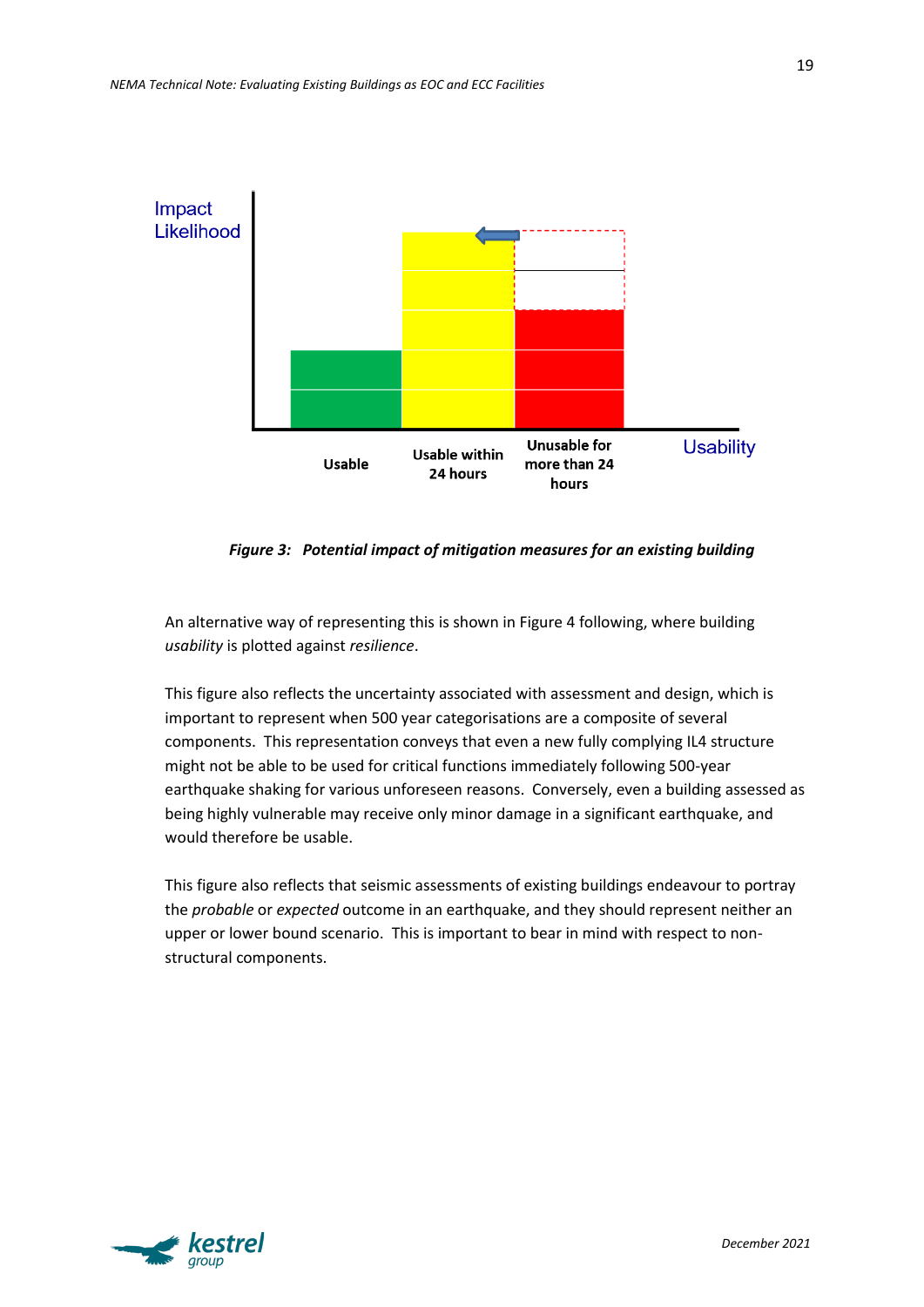

*Figure 4: The Continuum of Vulnerability to Resilience (focusing on a 500 year earthquake)*

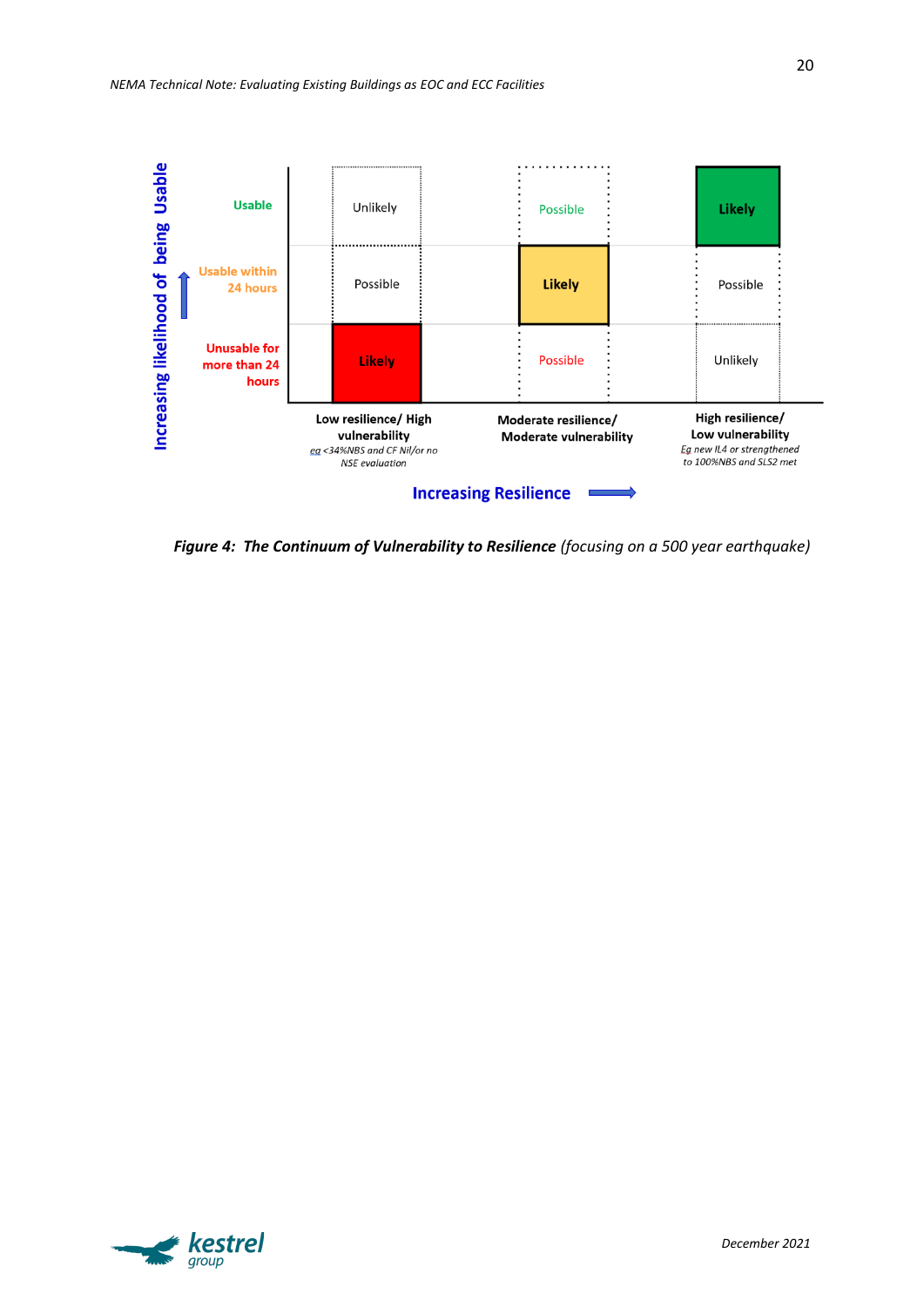## **6. Rapidly Evaluating Actual Damage Following a Major Earthquake**

#### **6.1 Overview**

It is essential that any facility that is intended to be operational following a significant earthquake or other natural hazard should have specific arrangements in place for structural engineers to evaluate any damage.

The objective of this evaluation is to hopefully be able to confirm that if any damage is observed, it is minor in nature and not of structural significance, and that the building may be able to be occupied. The focus is on the function for which it is designated (in this case the EOC facility), and not necessarily the resumption of full normal occupancy and function.

In addition to having a specific agreement in place with engineers, consideration can be given to augmenting access to this capability with seismic instrumentation of the building. Both of these aspects are expanded upon below, and apply equally to both new buildings designed to fully meet IL4 requirements and existing buildings of any age and seismic rating.

#### **6.2 Priority Response Agreements with Engineers**

The optimum form of agreement with an engineering practice is referred to as a *Priority Response Agreement*. This agreement defines the expectations and arrangements for those who own and operate operational facilities (hence the reference to Priority), and the engineers who will be carrying out the post-earthquake assessment.

While the key elements of a Priority Response Agreement were developed in 2005 by the author for the New Zealand Society for Earthquake Engineering (refer to Appendix A), each agreement needs to be customised to meet the agency's requirements, and there is no template as such.

Earlier versions of Priority Response Agreements were established between national engineering consultancies and national lifeline utilities prior to the Canterbury Earthquakes. While these have taken different forms following the Canterbury and Kaikoura earthquakes, it is observed that very few CDEM Groups (or City or District Councils) have agreements in place with engineers for post-earthquake assessments of EOCs or ECCs.

The key philosophies that should underpin a Priority Response Agreement are:

- A clear commitment on the part of the consultant to respond as quickly as they are able to the facility, and ahead of other client commitments
- Acknowledgement by the operational agency or building owner that it is a 'best endeavours' agreement, but that if backed up with more than one listed engineer who is reasonably confident of being able to attend the site following a major event;

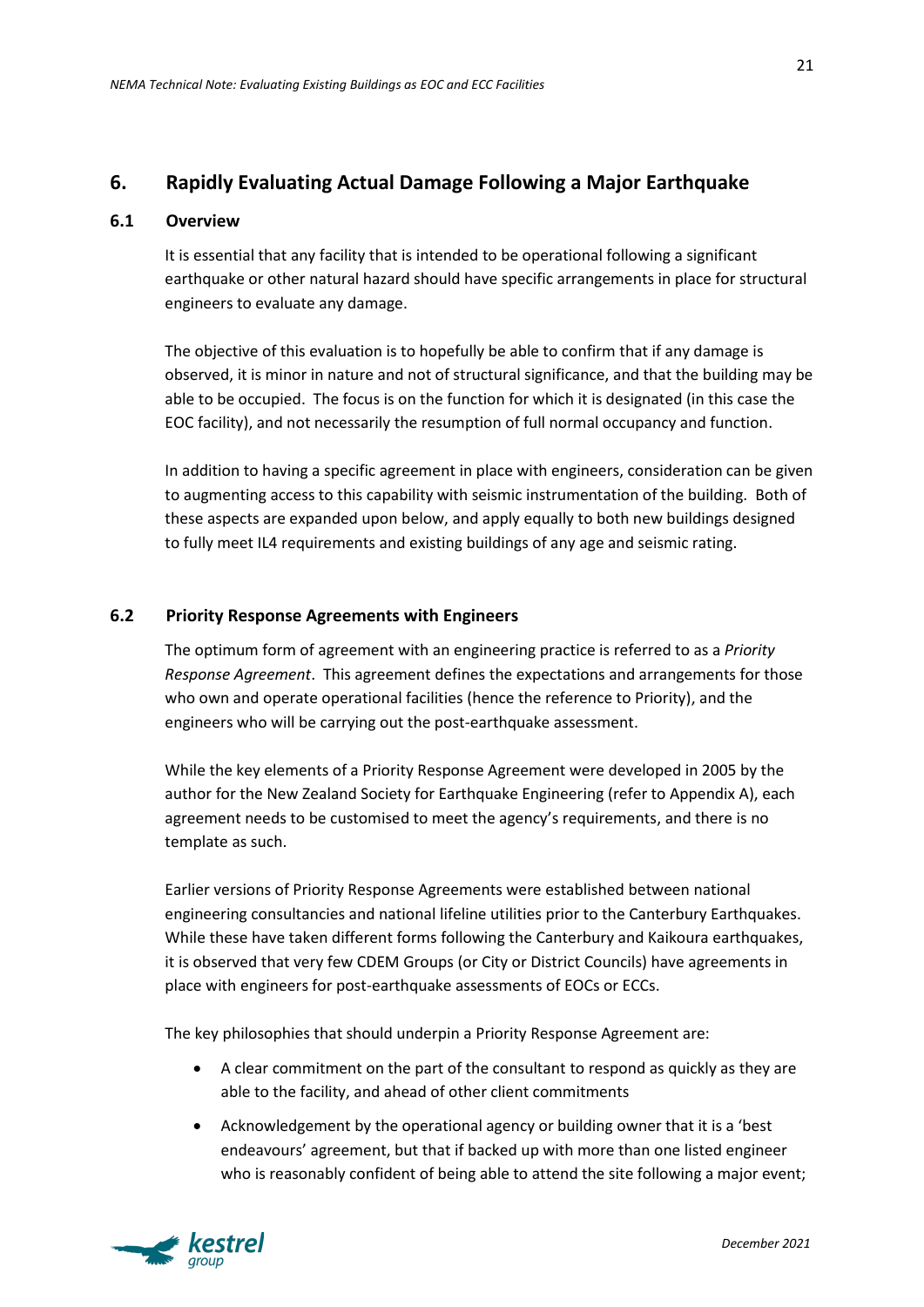- The engineers are familiar with the building (either as designers or having undertaken a seismic assessment of the building or reviewed a recent assessment);
- The engineers have prepared a specific post-earthquake assessment plan essentially a method statement for the process they will follow, covering how they will respond, how they will physically evaluate the building (including where they may wish to expose structural elements), and all relevant contact details

It is preferable that the agreement is between the owner of the building and the consulting engineering practice, with the operators of the facility (if a different agency) being active participants in the formulation of the assessment plan.

For an existing building, the process of familiarising themselves with the building will involve reviewing all previous design documentation and seismic assessments. The engineers may wish to undertake a partial or full seismic assessment for themselves if they have not already done so.

Many Territorial Authorities and Lifeline Utilities have well-established relationships with consulting engineering practices for the supply of a range of professional engineering services. Some of these agreements include provision for post-disaster response, but where this aspect is included, it is typically only at the practice level rather than with individual engineers, and with specific expectations and arrangements only rarely addressed.

#### **6.3 Seismic Instrumentation**

The objective of having seismic instrumentation installed in the building is to enable immediate information to support the engineer in their inspection and decision-making. This reduces the time taken by engineers to evaluate the response of the structure to significant earthquake shaking, hence hastening re-occupancy decisions.

In the first instance the responding engineer is looking for and reacting to signs of damage to both structural and non-structural elements throughout the building. As observed earlier, decisions to re-occupy can be most challenging in situations where the visible damage to primary structure is minor (with or without appreciable non-structural damage). Having appropriate seismic information installed informs the engineer on aspects like the proportion of design loading that the building has actually experienced, and in some cases the amount of structural movement that has occurred. This information can support the damage observations, and give the engineer confidence in making re-occupancy recommendations – or information to support a decision not to re-occupy the building.

Where the building is instrumented, the engineer must understand the nature of the output from the instrumentation, and be able to utilises the information. This forms part of the required preparatory work referred to in the previous sub-section.

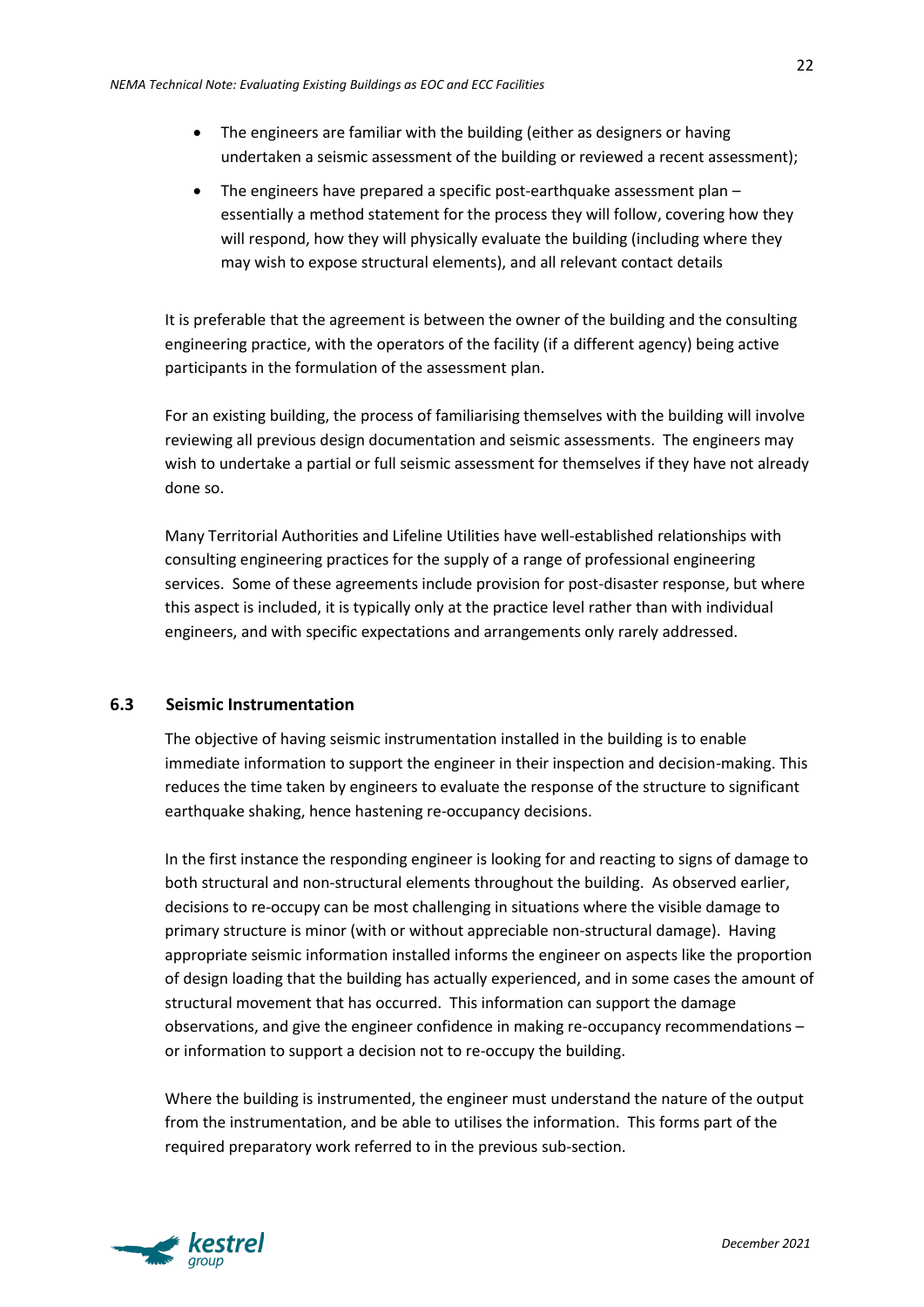Certain forms of seismic instrumentation are linked with an App that provides high-level summary information about the level of shaking that the building has experienced. In addition to assisting engineers to decide whether or not to respond to minor to moderate earthquakes, Facilities Managers and others within the host organisation can directly access this information.

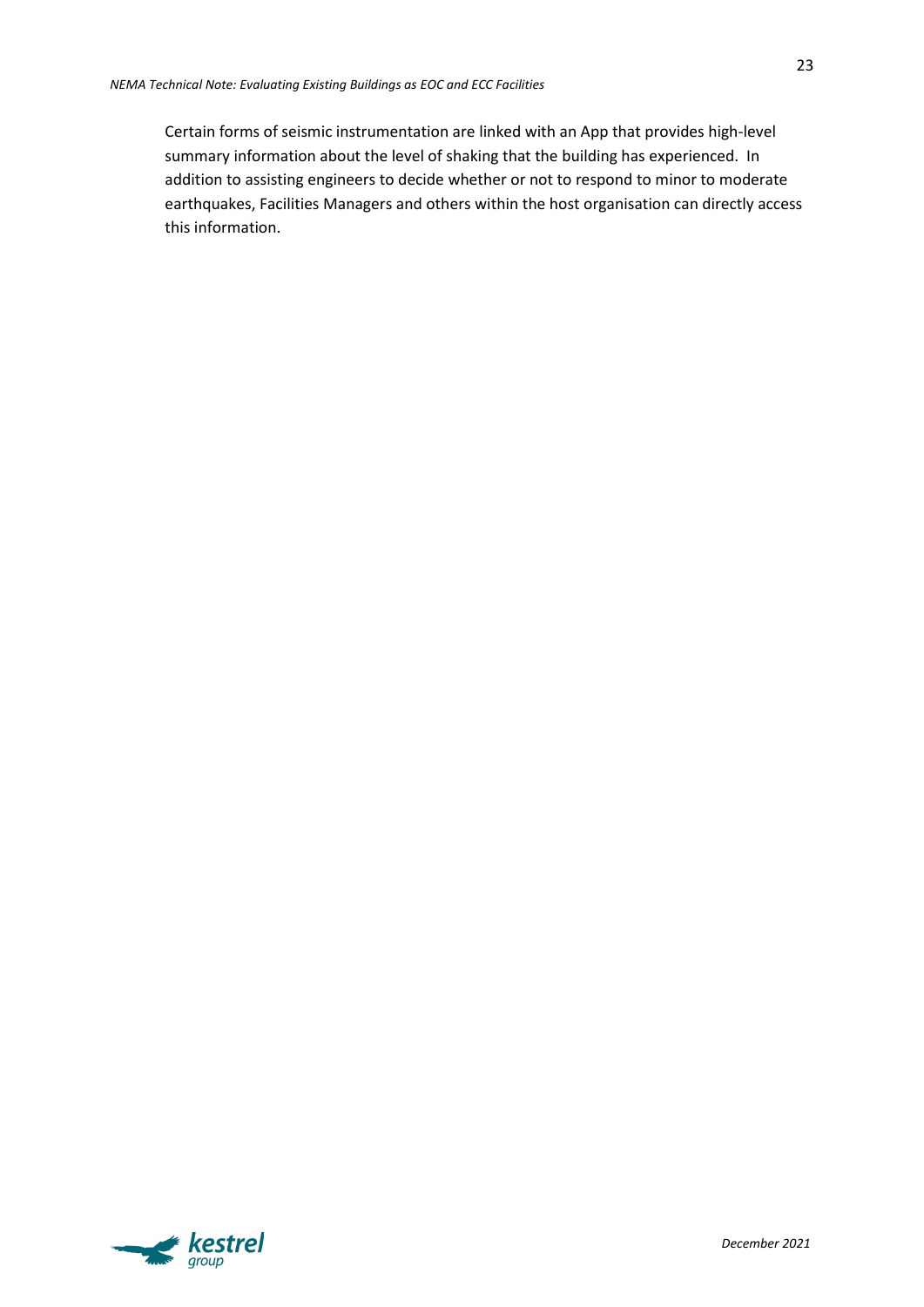## **7. Workshop Review Discussion and Outcomes**

#### **7.1 Workshop Framework and Participants**

As part of the development of this Technical Note, a workshop was held with representatives of CDEM agencies that were either involved in recent IL4 EOC or ECC projects or with a current interest in this area to provide feedback on and confirm key elements of an earlier draft document.

This review workshop was hosted by Emergency Management Bay of Plenty as an online meeting on 26 November 2021, and involved nine representatives from the following agencies:

- EMBOP
- NEMA
- Auckland Council
- Taranaki CDEM Group
- Hawke's Bay CDEM Group
- Manawatu District Council

#### **7.2 Workshop Outcomes**

The workshop participants were supportive of the report content, findings and recommendations, and considered the information and commentary provided to be of value to the Emergency Management sector and other sectors with post-disaster operational responsibilities.

The recommendation for national technical guidance for the design and upgrading of EOCs and ECCs was strongly endorsed. This guidance should address other hazards in addition to earthquake.

Other key points highlighted in the workshop discussion included the following:

- The national guidance should include direction on the other elements necessary for EOCs beyond the structural and fire requirements associated with  $IL4 - eg$ . supporting infrastructure, ICT etc.
- The guidance should acknowledge the different community profiles and requirements between metropolitan, provincial and district centres. The need to also balance building availability and affordability at TA level was highlighted.
- Greater emphasis on the risks associated with the site from the perspective of dependability of access was encouraged – this was subsequently addressed by

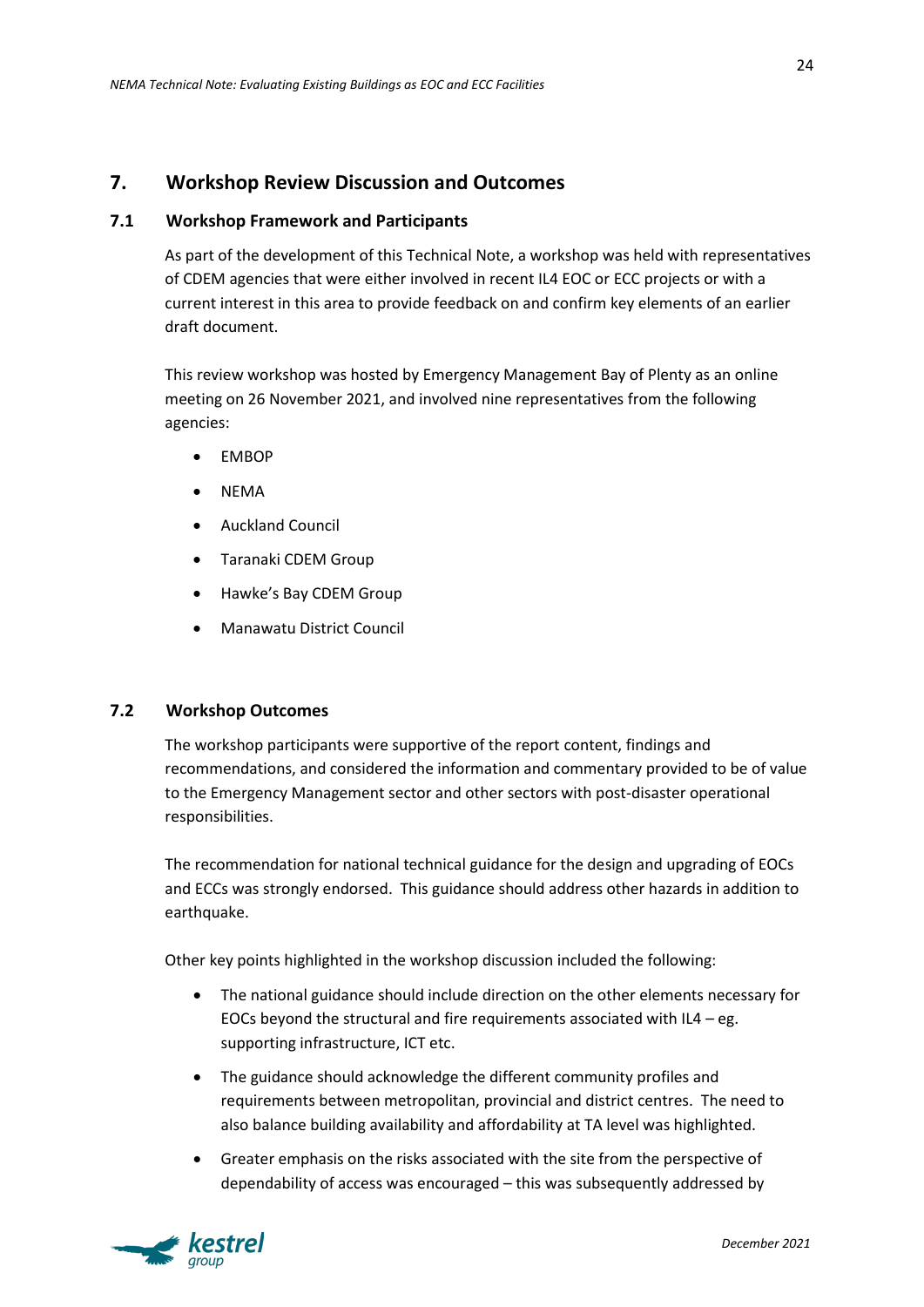separating this information into a new section 2 and providing additional commentary.

- It was noted that the requirements for the provision of EOCs and ECCs are not stated explicitly, and only referred to as expectations. Clearer statements of the basic requirements to be met would also assist the justification for facility upgrades and/ or replacement.
- The requirement for all EOCs (including those in new and near-new IL4 buildings) to have fully functioning alternate facilities is generally appreciated, but appropriate specific arrangements are often not set up in practice.
- The need for existing IL4 buildings to achieve higher performance than just meeting life safety objectives in extremely rare earthquakes is not generally appreciated. For example, achieving 100%NBS rating in a strengthened building doesn't equate to a new IL4 building, as it typically doesn't address the functional requirement for the building to be usable following a major earthquake.
- It was suggested that a stocktake of the status of current ECC and EOC facilities be undertaken by each CDEM group, and collated into a national summary report by NEMA. This will provide a clearer understanding of the current situation regionally and nationally, and may identify areas that the proposed national technical guidance should cover.
- It was noted that Priority Response Agreements with engineers need to be developed with due regard to regional engineering capacity and capability. This is thought to be best co-ordinated at CDEM group level, taking into account the similar needs of emergency services and key infrastructure providers.

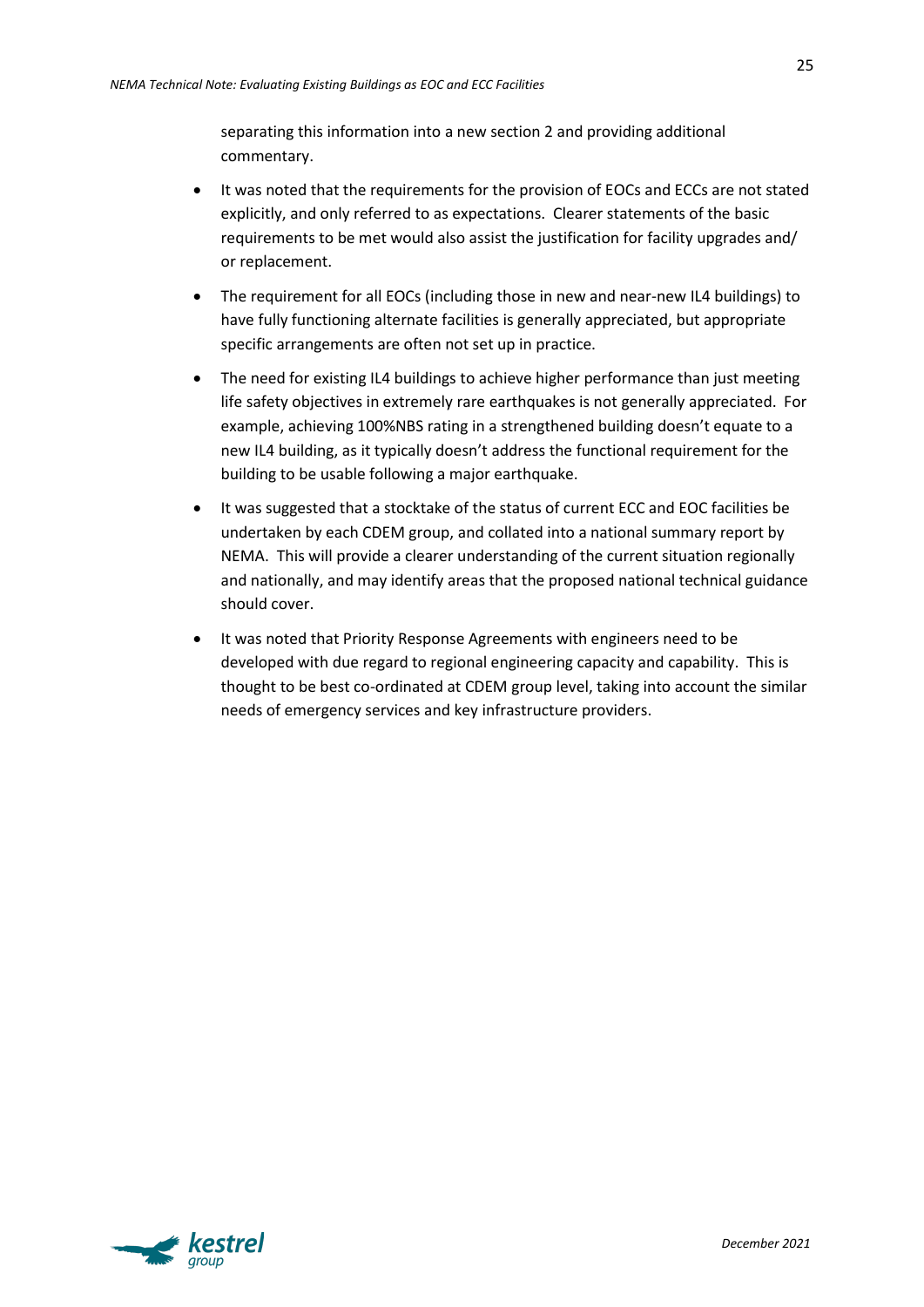## **8. Summary and Recommendations**

#### **8.1 Key Issues**

The key issues in evaluating an existing building for use as an Importance Level 4 Emergency Operations or Co-ordination Centre can be summarised as follows:

- a) There is no requirement for existing buildings housing operational facilities to fully meet Importance Level 4 requirements, as they only apply to new building design. Importance Levels are a risk consequence categorisation that is used in design and assessment; they are not a status or designation.
- b) It is important that seismic assessments reflect the information and requirements of the current national seismic assessment guidance (July 2017, with November 2018 amendments for concrete buildings). Earlier assessments, many of which were more basic assessments, are unlikely to have addressed aspects such as heavy parts and components, which can significantly lower earlier ratings.
- c) %NBS ratings only address life safety matters in major earthquakes and provide little insight about likely damage, and hence the more critical aspect of *usability*. While engineers cannot readily determine the level of damage to an existing building for a given level of ground shaking, they can provide informed commentary around structural and non-structural elements that are more likely to sustain damage.
- d) Similarly, having an existing building upgraded to 100%NBS (IL4) only addresses life safety matters, and does not in itself address damage limitation in 500 year earthquake shaking.
- e) There are many components in buildings that can impact on usability following earthquakes. While new IL4 buildings have to be designed to withstand 500 year return period earthquake shaking with minimal damage in order to meet the *immediate occupancy* objective, there are no guarantees of usability, and all EOCs and ECCs require fully functional alternate facilities.
- f) There are considerations and requirements beyond the structurally-focused IL4 provisions for life safety and usability in order to provide both immediate functionality and the ability to sustain prolonged operations. These extend beyond the provision of emergency power, potable water and wastewater, and are not 'codified' or defined anywhere.
- g) Specific and robust arrangements need to be put in place with structural engineers to evaluate EOCs and ECCs for damage following earthquakes, in order to be able to quickly confirm that the facility can be occupied for response co-ordination activities.



26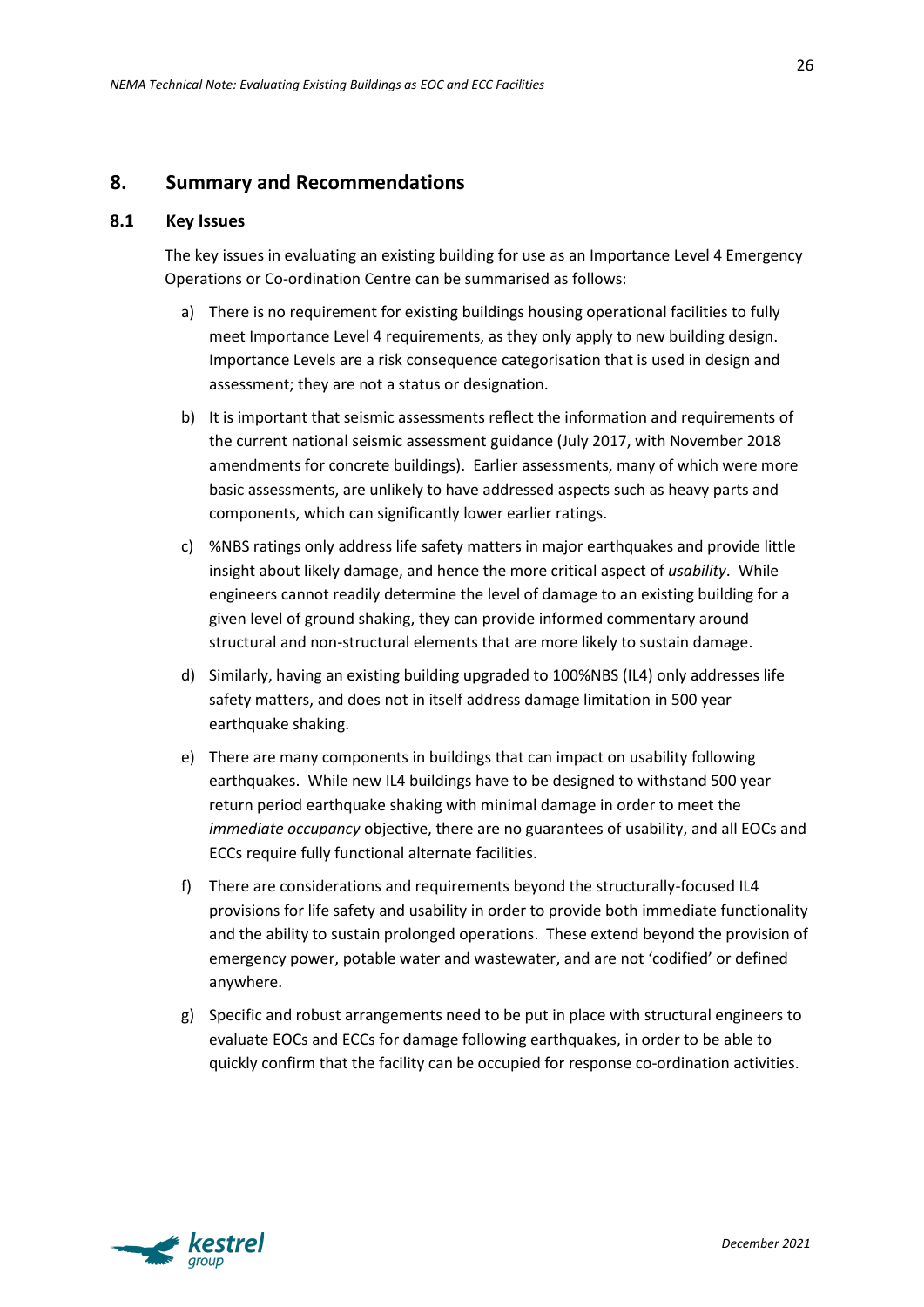#### **8.2 Recommendations**

The previous points highlight issues in general terms that agencies need to be aware of for EOC and ECC planning purposes. The following specific recommendations are made for further consideration:

- 1. Engineers being engaged to undertake seismic assessments of buildings that are being (or are intended to be) used as EOCs and ECCs should be provided with a specific briefing to consider elements that go well beyond %NBS ratings and could affect usability. This could be developed as a standard national briefing document.
- 2. National technical guidance should be prepared for the design of new and upgraded EOCs and ECCs. This guidance should cover wider planning and resilience aspects necessary to enable both immediate functionality and to sustain prolonged operations, including access requirements and key infrastructure backup measures.
- 3. Agencies operating EOCs and ECCs should have specific Priority Response Arrangements in place with local engineers who are familiar with the premises and are in a position to respond rapidly following significant earthquakes.
- 4. New and upgraded EOCs and ECCs should have seismic instrumentation provided to assist facilities managers in minor to moderate earthquakes as well as responding engineers following major earthquakes.

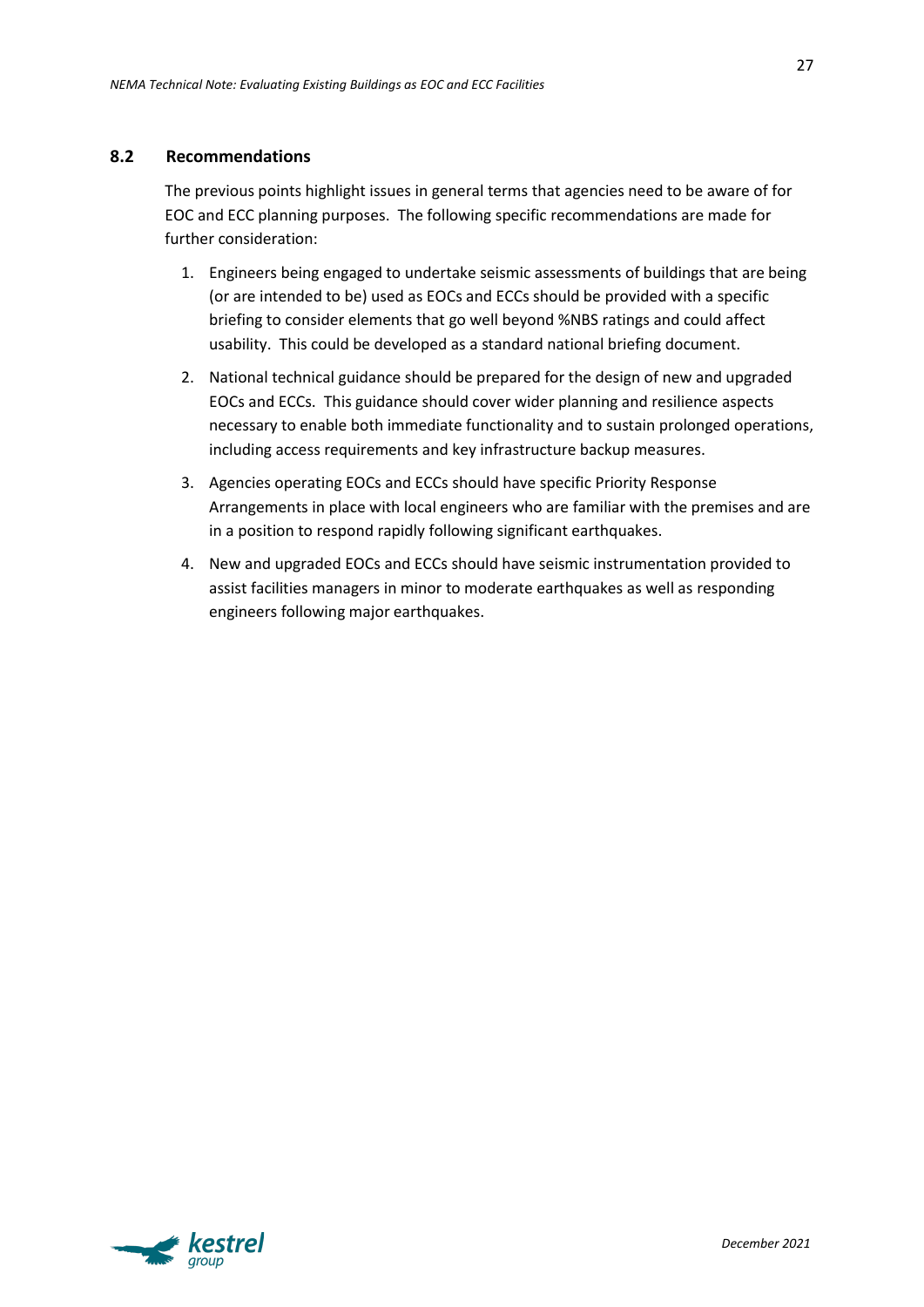## **Appendix A**

## **Key Considerations in Preparing Priority Response Agreements with Engineers**

#### **New Zealand Society for Earthquake Engineering**

## **Improving the Emergency Preparedness of New Zealand's Critical Facilities Agencies**

## **Key Considerations in Preparing Priority Response Agreements**

August 2005

#### **1. Introduction**

Appropriate planning is clearly required to ensure that organisations with essential postdisaster functions can get dependable access to engineers and other technical personnel "on the day". In virtually all cases in New Zealand today, technical personnel at both trade and professional levels will be external to these organisations.

The primary objective is for critical facilities agencies to have *designated technical personnel with specific response functions allocated.*

The associated functional requirements are that designated technical personnel should:

- Be familiar with emergency response processes generally
- Know what they have to do in their designated role
- Be familiar with the particular facilities (where appropriate)
- Be rapidly available with a high level of dependability

The primary mechanism for critical facilities agencies to meet these objectives is considered to be a *Priority Response Agreement.*

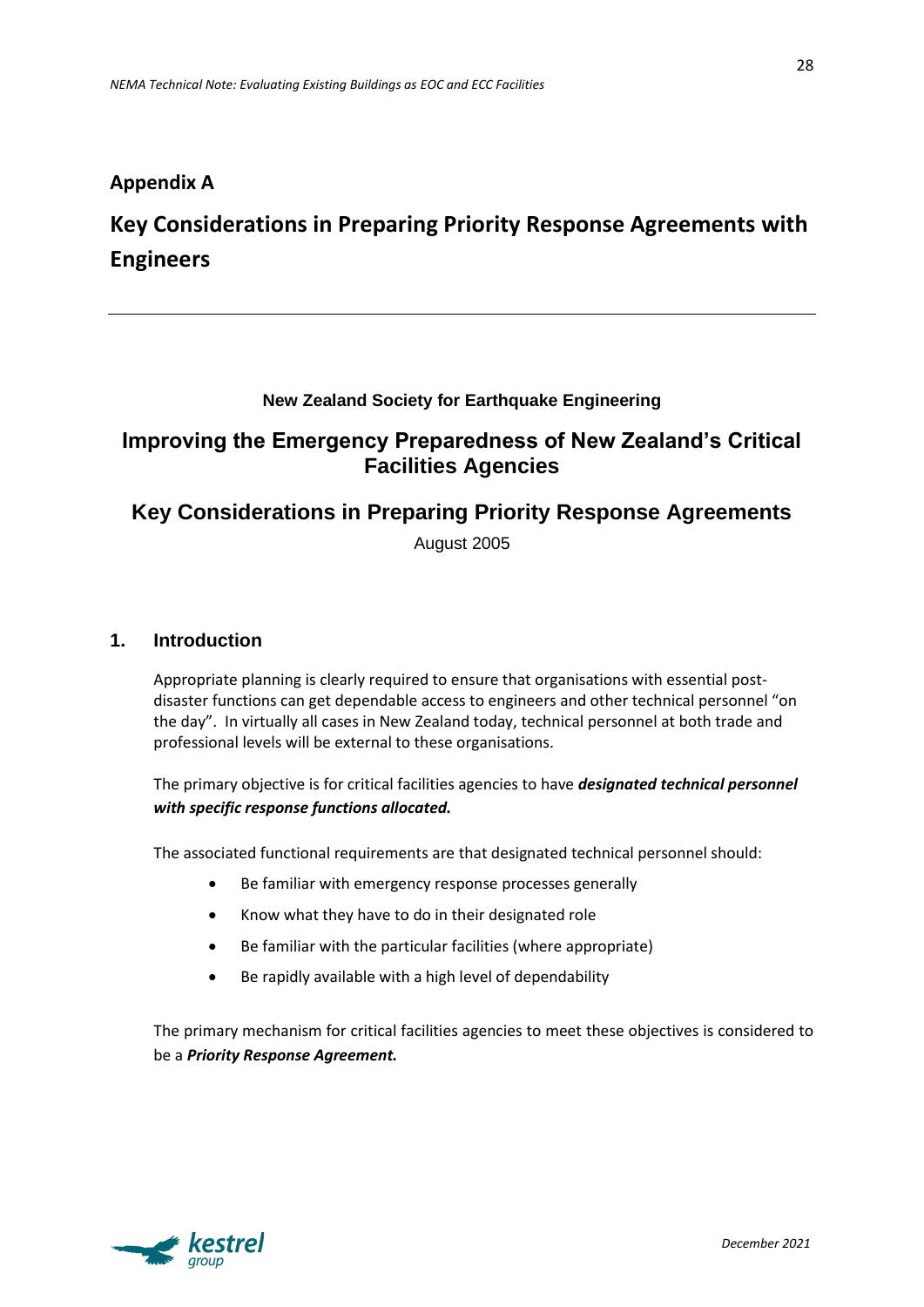## **2. Priority Response Agreements: Overview**

*Priority Response Agreements* are prior written agreements between critical facilities agencies and (for example) consulting engineers to carry out immediate post-event safety inspections.

There are two principal objectives of such agreements, namely:

- Ensuring the availability of designated engineers and/ or technical personnel who are familiar with those facilities; *and*
- Minimising their response time by defining in advance the specific actions they are to undertake.

There is a range of issues relating to priority response agreements that need to be considered. The level of robustness of an agreement (or urgency of response) depends on the level of commitment made by both the agency and the consulting engineer.

These issues and the options in terms of the level of commitment and the resulting robustness of the arrangements are summarised in the table below. The level of robustness of an agreement (or urgency of response) depends on the level of commitment made by both the agency and the consulting engineer (with reference to the middle two columns). This will also influence the degree of formality of the agreement.

| <b>Aspect</b>                 |                                            | <b>Level of Commitment/ Robustness</b>          |                          | <b>Comments</b>                                            |
|-------------------------------|--------------------------------------------|-------------------------------------------------|--------------------------|------------------------------------------------------------|
|                               |                                            | High                                            | <b>Basic</b>             |                                                            |
| 1.                            | Nature of required<br>response             | Automatic                                       | Make contact first       | Triggers must be defined<br>for 'automatic'                |
| 2.                            | Numbers of engineers<br>formally committed | >2                                              | $\overline{\mathcal{L}}$ | Measure of redundancy                                      |
| 3.                            | Rendezvous<br>arrangements                 | Designated location<br>and target time frame    | Not specified            |                                                            |
| 4.                            | <b>Initial Actions</b>                     | Documented &<br>practised                       | Documented               |                                                            |
| 5.                            | <b>Prior familiarisation</b>               | Seismic performance<br>assessment<br>undertaken | Prior walk-through       | Need to know where<br>construction drawings are<br>located |
| 6.                            | <b>Priority Actions</b>                    |                                                 |                          | Agreed with management                                     |
| <b>Formality of Agreement</b> |                                            | Contract                                        | Memo of<br>Understanding |                                                            |

## **Aspects to be Addressed in a Priority Response Agreement**

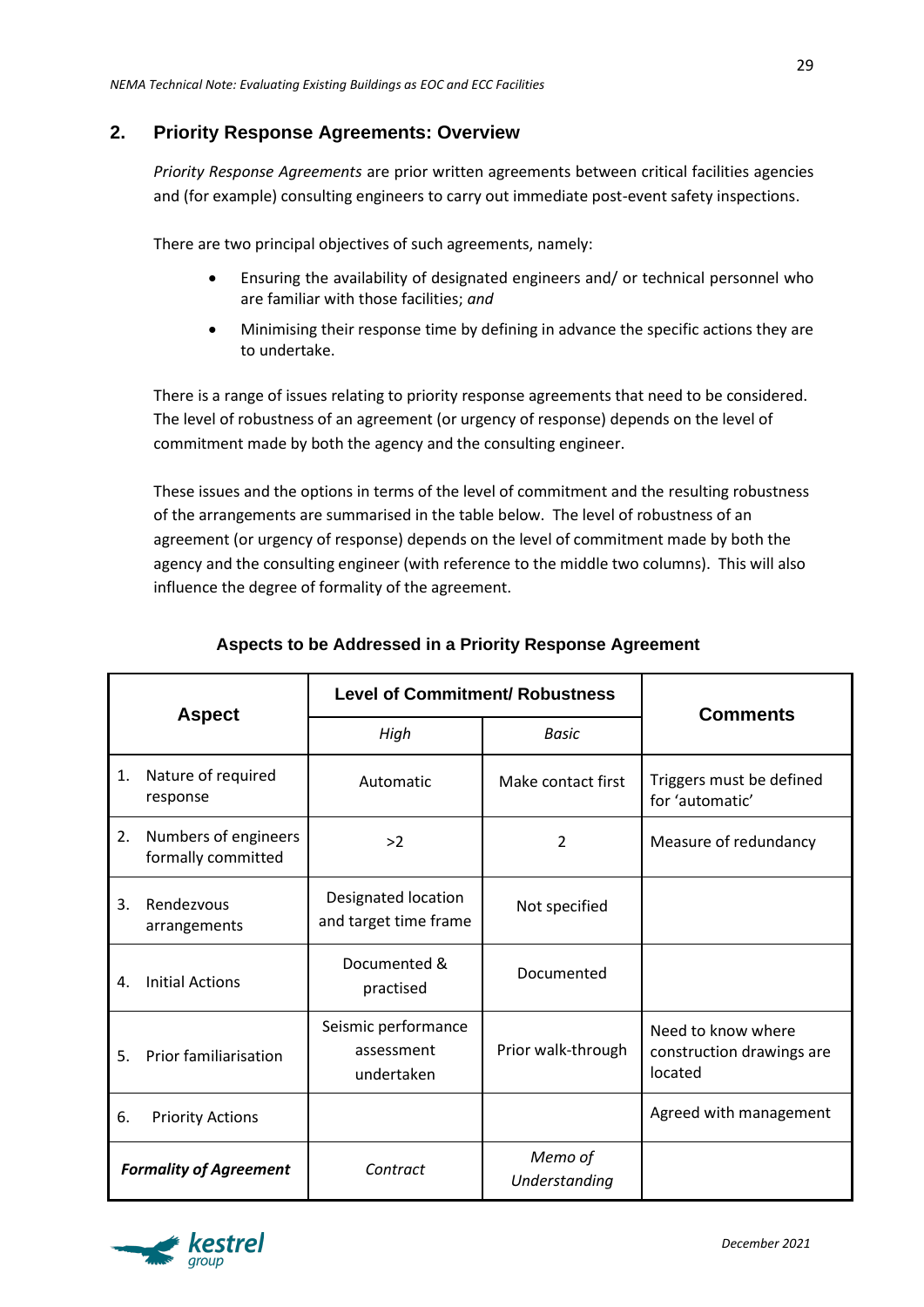It is important to have the key elements documented in the form of at least a memorandum of understanding. The key elements and possible structure of a Priority Response Agreement are shown in the Annex.

Even for a Priority Response Agreement involving only a relatively "basic" level of commitment/ robustness, the expectations and duties associated with each of these aspects should be defined. In particular, liability issues need to be understood and documented, along with pre- and post-event remuneration. The process for an annual review of agreements including an update of contact details should also be specified.

For critical facilities such as hospitals, Priority Response Agreements also need to involve building services engineers.

## **3. Preparing a Priority Response Agreement: Key Issues**

The focus of Priority Response Agreements are buildings and/ or facilities. The issues and considerations in preparing a Priority Response Agreement vary depending on the circumstances of the occupancy. The following table highlights the differing issues and key considerations facing engineers and critical facility operators in preparing Priority Response Agreements.

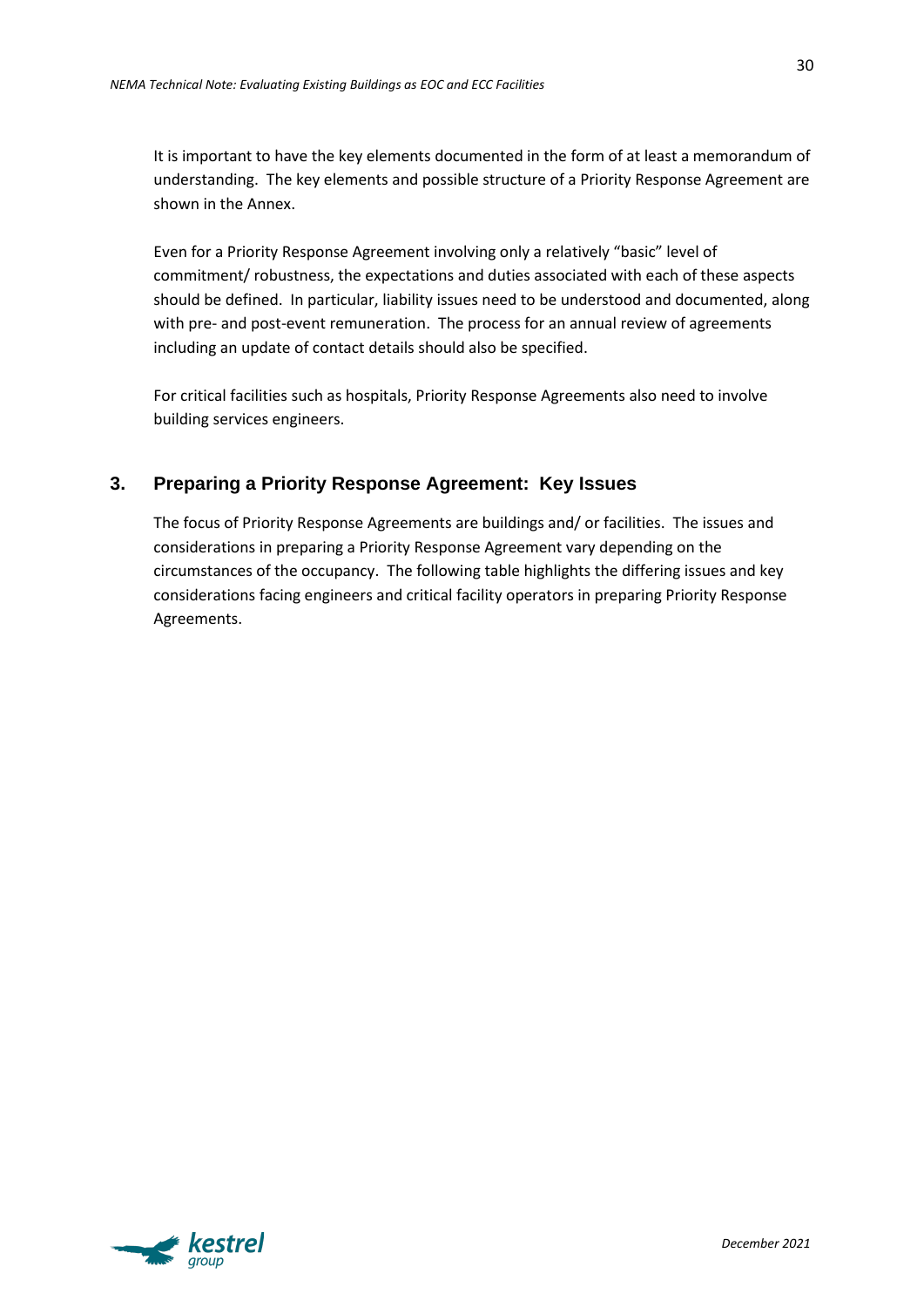## **Priority Response Agreements: Understanding the Complexities**

|    | <b>Situation Category</b>                      | Example                                                                                      | <b>Priority Response Agreement Issues</b><br>for Engineers                                                                     | <b>Key Considerations</b>                                                                                                                                                               |
|----|------------------------------------------------|----------------------------------------------------------------------------------------------|--------------------------------------------------------------------------------------------------------------------------------|-----------------------------------------------------------------------------------------------------------------------------------------------------------------------------------------|
| 1. | Single-storey building                         | <b>Standalone Emergency</b><br>Operations Centre (EOC);<br>treatment plant or Control Centre | Relatively straightforward - dealing<br>with one building and senior operators<br>only                                         |                                                                                                                                                                                         |
| 2. | Tenancy/ floor within<br>multi-storey building | Corporate office EOC                                                                         | Accessing other levels/ spaces and<br>interacting with various tenancy<br>representatives, with associated<br>liability issues | Prior interaction needed with<br>owner and other tenants<br>Clarification of liability issues<br>$\bullet$<br>required<br>Know where plans, etc are<br>located                          |
| 3. | Many buildings (eg. a<br>Campus situation)     | Hospital                                                                                     | Complex $-$ a number of buildings to<br>deal with, hence prioritisation issues                                                 | Likely prioritisation necessary<br>Careful familiarisation required<br>$\bullet$<br>Understanding of control/<br>assembly point, location of<br>plans, etc<br>Several engineers briefed |